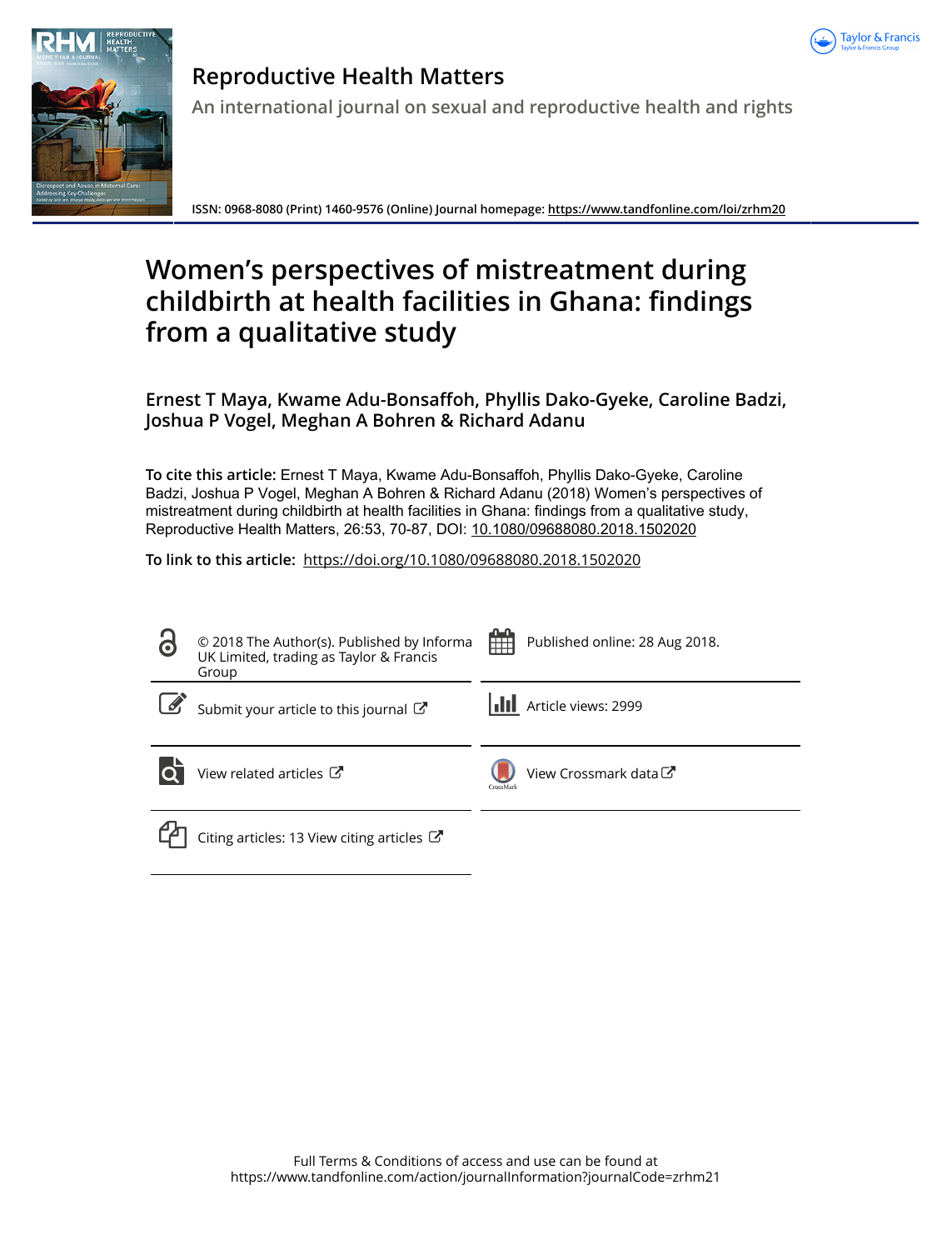## <span id="page-1-0"></span>Women's perspectives of mistreatment during childbirth at health facilities in Ghana: findings from a qualitative study

Ernest T Maya,<sup>a</sup> Kwame Adu-Bonsaffoh <sup>®</sup>, <sup>b</sup> Phyllis Dako-Gyeke,<sup>c</sup> Caroline Badzi,<sup>d</sup> Joshua P Vogel,<sup>e</sup> Meghan A Bohren,<sup>f</sup> Richard Adanu<sup>g</sup>

a Lecturer, School of Public Health, University of Ghana, Accra, Ghana

- b Lecturer, Department of Obstetrics and Gynaecology, School of Medicine and Dentistry, University of Ghana, Accra, Ghana. Correspondence: [kadu-bonsaffoh@ug.edu.gh](mailto:kadu-bonsaffoh@ug.edu.gh)
- c Senior Lecturer, School of Public Health, University of Ghana, Accra, Ghana
- d PhD candidate, School of Public Health, University of Ghana, Accra, Ghana
- e Technical Officer, Department of Reproductive Health and Research, World Health Organization, Geneva, Switzerland
- f Research Consultant, Department of Reproductive Health and Research, World Health Organization, Geneva, Switzerland
- g Professor and Dean, School of Public Health, University of Ghana, Accra, Ghana

Abstract: Mistreatment of women during childbirth at health facilities violates their human rights and autonomy and may be associated with preventable maternal and newborn mortality and morbidity. In this paper, we explore women's perspectives on mistreatment during facility-based childbirth as part of a bigger World Health Organization (WHO) multi-country study for developing consensus definitions, and validating indicators and tools for measuring the burden of the phenomenon. Focus group discussions (FGDs) and indepth interviews (IDIs) were used to explore experiences of mistreatment from women who have ever given birth in a health facility in Koforidua and Nsawam, Ghana. Interviews were audio-recorded, transcribed and thematic analysis conducted. A total of 39 IDIs and 10 FGDs involving 110 women in total were conducted. The major types of mistreatment identified were: verbal abuse (shouting, insults, and derogatory remarks), physical abuse (pinching, slapping) and abandonment and lack of support. Mistreatment was commonly experienced during the second stage of labour, especially amongst adolescents. Inability to push well during the second stage, disobedience to instructions from birth attendants, and not bringing prescribed items for childbirth (mama kit) often preceded mistreatment. Most women indicated that slapping and pinching were acceptable means to "correct" disobedient behaviours and encourage pushing. Women may avoid giving birth in health facilities in the future because of their own experiences of mistreatment, or hearing about another woman's experience of mistreatment. Consensus definitions, validated indicators and tools for measuring mistreatment are needed to measure prevalence and identify drivers and potential entry points to minimise the phenomenon and improve respectful care during childbirth. DOI: 10.1080/09688080.2018.1502020

Keywords: Mistreatment of women, abuse and disrespectful care, facility-based childbirth, verbal abuse, physical abuse, Ghana

### Introduction

Global efforts to improve maternal health care include strategies to reduce maternal mortality, increase the proportion of births attended by a skilled provider, and ensure access to quality reproductive health services for all women.<sup>1,[2](#page-12-0)</sup>

Addressing preventable maternal and newborn mortality and morbidity is a key component of the sustainable development goals.<sup>[1](#page-12-0)</sup> Although there was a substantial reduction (43%) in maternal mortality from 1990 to 2015 globally, still 99% of maternal deaths occur in developing countries.<sup>[3](#page-12-0)</sup> Ghana has recorded improvements in its maternal health indicators, with a decline in the maternal mortality ratio from 634 in 1990 to 319 per 100,000 live births in  $2015^3$  $2015^3$  while the rate of

This article has been republished with minor changes. These changes do not impact the academic content of the article.

<sup>70</sup> © 2018 The Author(s). Published by Informa UK Limited, trading as Taylor & Francis Group This is an Open Access article distributed under the terms of the Creative Commons Attribution-NonCommercial License [\(http://](http://creativecommons.org/licenses/by-nc/4.0/) [creativecommons.org/licenses/by-nc/4.0/\)](http://creativecommons.org/licenses/by-nc/4.0/), which permits unrestricted non-commercial use, distribution, and reproduction in any medium, provided the original work is properly cited.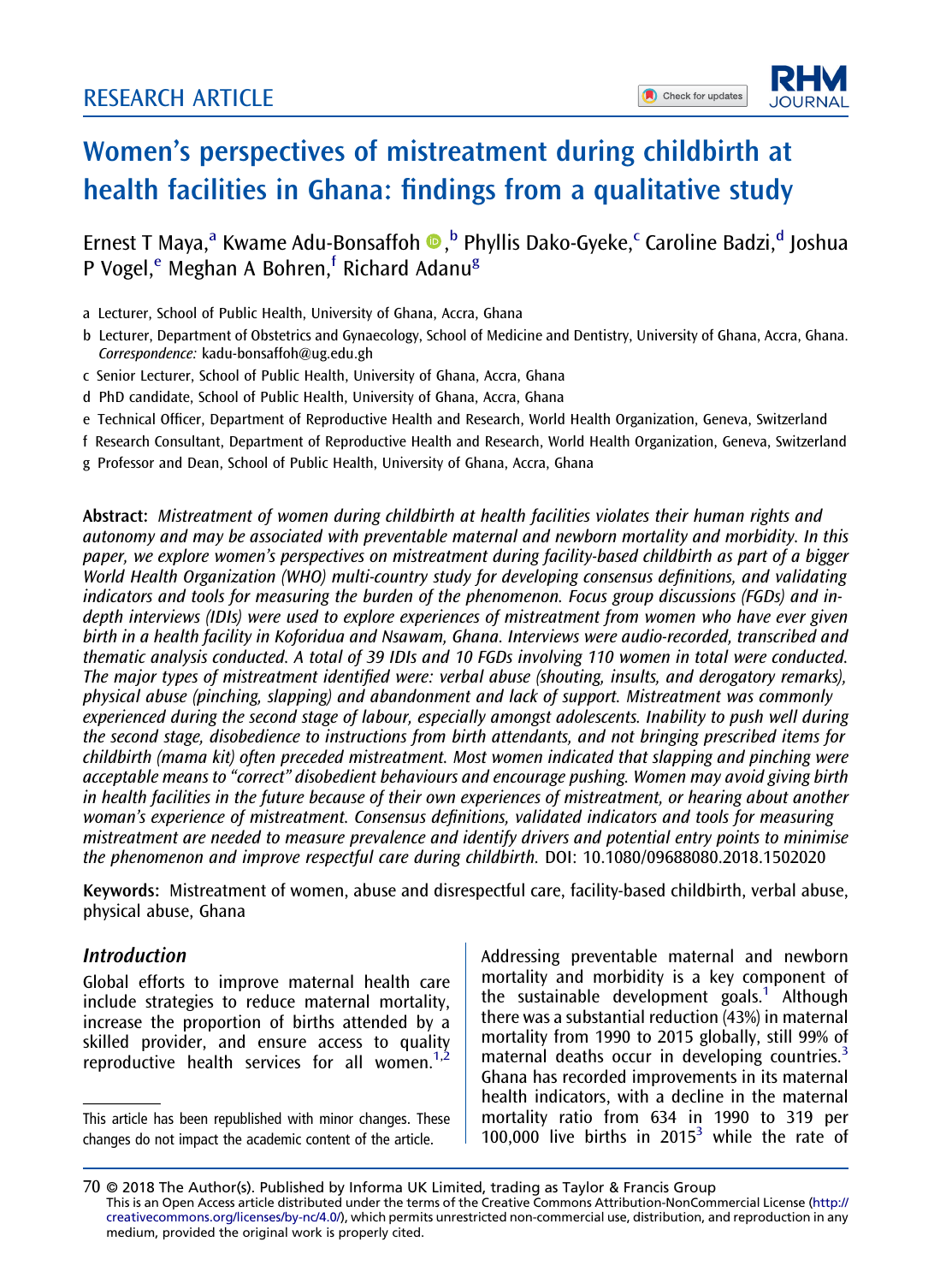<span id="page-2-0"></span>facility-based deliveries increased from about 42% in 1988<sup>[4](#page-12-0)</sup> to approximately 73% in 2014.<sup>[5](#page-12-0)</sup> However, a significant proportion of women still do not access health facilities for childbirth services.

Women's reluctance to give birth in health facilities may be partially attributed to a fear of mistreatment by healthcare providers.<sup>6–9</sup> In 2015, a systematic review by Bohren and colleagues proposed an evidence-based typology of what constitutes mistreatment during childbirth, including: physical abuse (hitting, slapping, pinching), verbal abuse, stigma and discrimination, and systemic issues in health facilities and systems that contribute to poor experiences of care.<sup>7,9</sup> Mistreatment during childbirth violates the human rights and autonomy of women $10$  and may constitute a major disincentive for seeking maternity care services at health facilities. A recent WHO statement regarding this public health and human rights issue called for more proactive action, dialogue, research and advocacy to improve maternal health globally.<sup>[11](#page-12-0)</sup>

Mistreatment of women during facility-based childbirth in Ghana has been documented, albeit in few studies.12–<sup>14</sup> D'Ambruoso et al. presented women's accounts of their interaction with birth attendants during facility-based childbirth in semi-urban suburbs of Accra.<sup>[12](#page-12-0)</sup> Their findings showed that women were deeply concerned about health provider attitudes and refused to attend health facilities where they were not treated kindly. A study among student midwives across Ghana also confirmed occurrences of mistreatment during childbirth.<sup>[14](#page-12-0)</sup> Similarly, a study by Moyer et al. $^{13}$  $^{13}$  $^{13}$  in rural northern Ghana noted that mistreatment during facility-based childbirth was pervasive, and could serve as a disincentive for attending health facilities in the future. These studies did not specifically assess views of acceptability of mistreatment during childbirth, or the perceived factors influencing mistreatment. Previous studies relating to disrespectful care during childbirth tackled different aspects of the mistreatment of women in health facilities without recourse to standardised definitions and methodologies. This has resulted in different descriptions and estimations of the true burden of the problem with diverse propositions for eliminating the mistreatment of women during childbirth, and promoting respectful maternity care.

Although the occurrence of mistreatment of women and disrespectful care during childbirth in health facilities is increasingly well-documented in both resource-rich and resource-poor countries, consensus definitions including standardised categorisations and measurement tools are lacking globally.[9](#page-12-0) The lack of consensus on definition, classification and specific indicators for measurement of disrespectful care during the birthing process impede accurate prevalence estimation and development of effective interventions.<sup>[7,9,15](#page-12-0)</sup>

WHO is coordinating a two-phased, multicountry, mixed-methods study on measuring the mistreatment of women during facility-based childbirth in four countries: Ghana, Guinea, Myan-mar and Nigeria.<sup>[16](#page-12-0)</sup> The overall objective of this study is to develop an evidence-based definition, identification criteria and two measurement tools to better understand and measure mistreatment, based on the experiences and perceptions of women, healthcare providers and administrators in maternity care settings.

The first phase of this study is a formative phase, including a multi-country qualitative study to inform the development and components of the two measurement tools (direct observations of labour and a community survey with women). These measurement tools will then be used to measure the burden of mistreatment in different settings, and permit standardised comparisons across settings and over time. The qualitative evidence from the first phase will also improve understanding of the context in which mistreatment during childbirth occurs, the contributing factors, and also identify potential entry points to reduce mistreatment and promote respectful care. This paper explores women's perspectives of mistreatment during facility-based childbirth in the Ghanaian context specifically.

## **Methods**

The study was carried out in two different towns in Ghana, a country with a population of about 25 million in 2010 and a population growth rate of about 2.5% per annum. $17$  Most women in Ghana give birth in government institutions where maternity care is free due to complete coverage by national health insurance. The health system in Ghana comprises primary, secondary and tertiary levels of care. Women with pregnancy-related complications are referred to a higher level of care based on clinical urgency and expertise.

The study was conducted from May to July 2015 in the towns of Koforidua and Nsawam in the Eastern region of Ghana which has a population of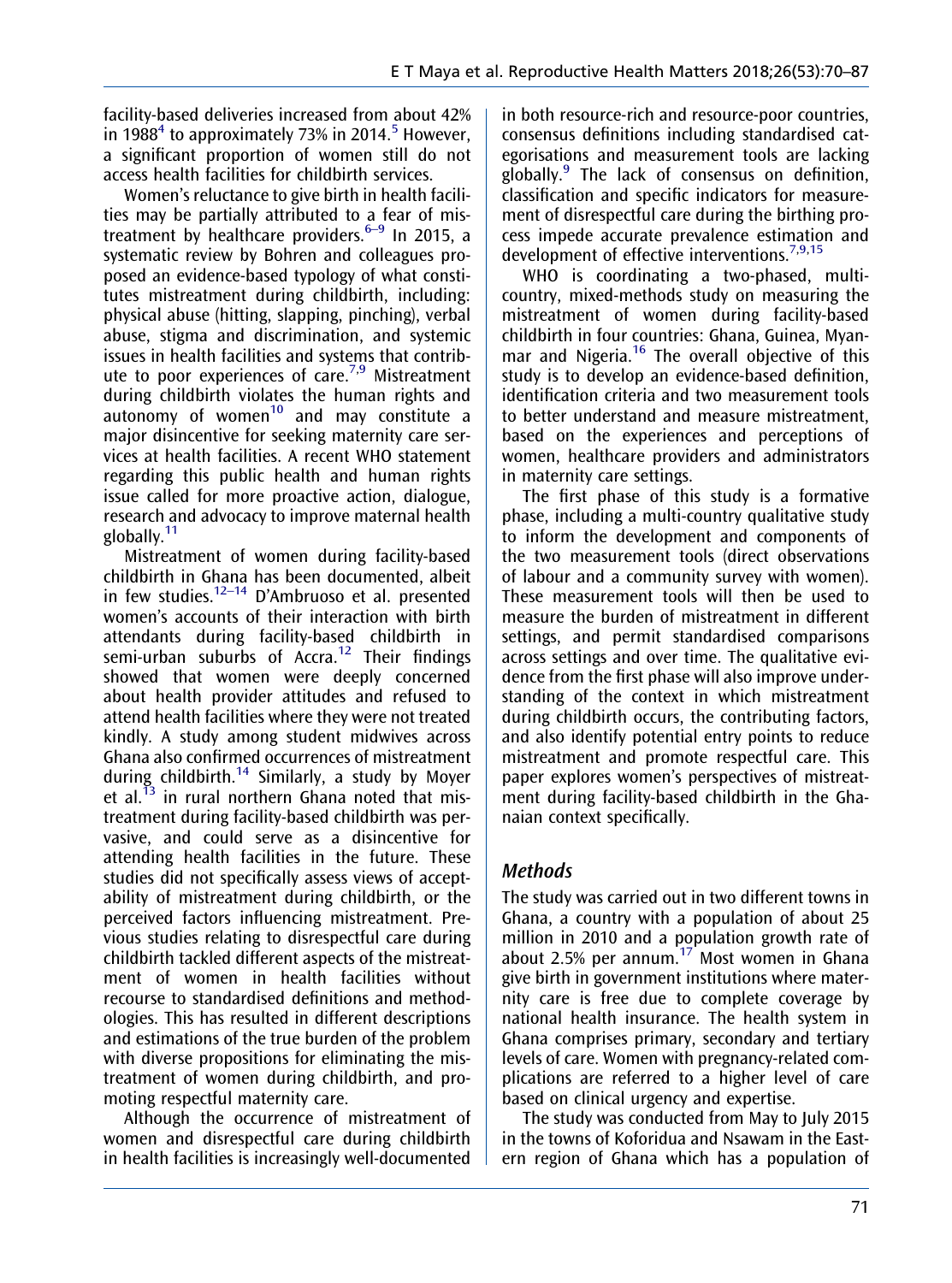<span id="page-3-0"></span>about 2.6 million.<sup>18</sup> Approximately 97% of pregnant women in the region attend antenatal care, and 68% of births take place in health facilities.<sup>5</sup>

We employed an exploratory qualitative design using in-depth interviews (IDIs) and focus group discussions (FGDs) to gain comprehensive knowledge on how women are treated during facilitybased childbirth.

The study involved women of reproductive age (15–49 years) in Koforidua and Nsawam who had recently given birth in any health facility, as well as health care providers and health service administrators working in two public health facilities. The focus of this paper is to share findings of qualitative research on women of reproductive age only. The perspectives of healthcare providers and administrators will be published separately.

To explore individual experiences and perceptions regarding mistreatment during childbirth, IDIs were conducted with women who had given birth in any health facility within 12 months prior to the study. Secondly, to explore community norms regarding mistreatment during facilitybased childbirth, FGDs were held with women who had given birth in any health facility within the previous two to five years.

#### Recruitment, sampling and data collection procedures

Participants for the study were purposively selected by the community health nurses and midwives who live in the communities and therefore had knowledge about the locations of the potential study participants. Women for the FGDs were contacted through face-to-face interaction with a community health nurse within their respective communities. Those for the IDIs were approached by midwives from child welfare clinics at their respective facilities. Following recruitment by the community health nurses and the midwives, research assistants then approached and informed them about the study. All the women who were approached agreed to participate in the study. They were given a date, time and location for the interviews. Participants were stratified according to age (Table 1).

Before each IDI or FGD, participants provided written informed consent and had their demographic information taken. Each IDI and FGD was conducted by two experienced research assistants; a moderator and a note taker. Field workers (research assistants) adept in qualitative interviews were recruited and trained for the purpose of the study. The social scientist in the team communicated constantly with the interviewers in the field and responded to any issues that arose during data collection. There were six research assistants per site; 12 in all. The research assistants were non-healthcare providers who worked mainly as research assistants and had social science backgrounds with at least a first degree from a recognised university. Non-healthcare providers were used to avoid response or social desirability bias in the data collection, as the research team hypothesised that people with clinical training may interact with the research participants in a different way, or that research participants may share their experiences with healthcare providers differently from with non-healthcare providers. None of the research assistants originated from the study areas, or had relatives or friends in communities or health facilities in the study area. Due to the sensitive nature of childbirth issues, all the research assistants were females. A training session was organised for the research assistants during which a mock interviewing exercise was conducted

| Table 1. Age distribution of women in IDIs and FGDs |                            |    |                        |               |  |  |  |
|-----------------------------------------------------|----------------------------|----|------------------------|---------------|--|--|--|
|                                                     | <b>IDIs</b> $(n = 39)$     |    | <b>FGDs</b> $(n = 10)$ |               |  |  |  |
| Age groups                                          | Koforidua<br><b>Nsawam</b> |    | Koforidua              | <b>Nsawam</b> |  |  |  |
| Women aged 15–19 years                              | 6                          | 6  |                        |               |  |  |  |
| Women aged 20–34 years                              |                            | 8  |                        |               |  |  |  |
| Women aged 35–49 years                              |                            |    | Ο.                     |               |  |  |  |
| <b>Total</b>                                        | 18                         | 21 |                        |               |  |  |  |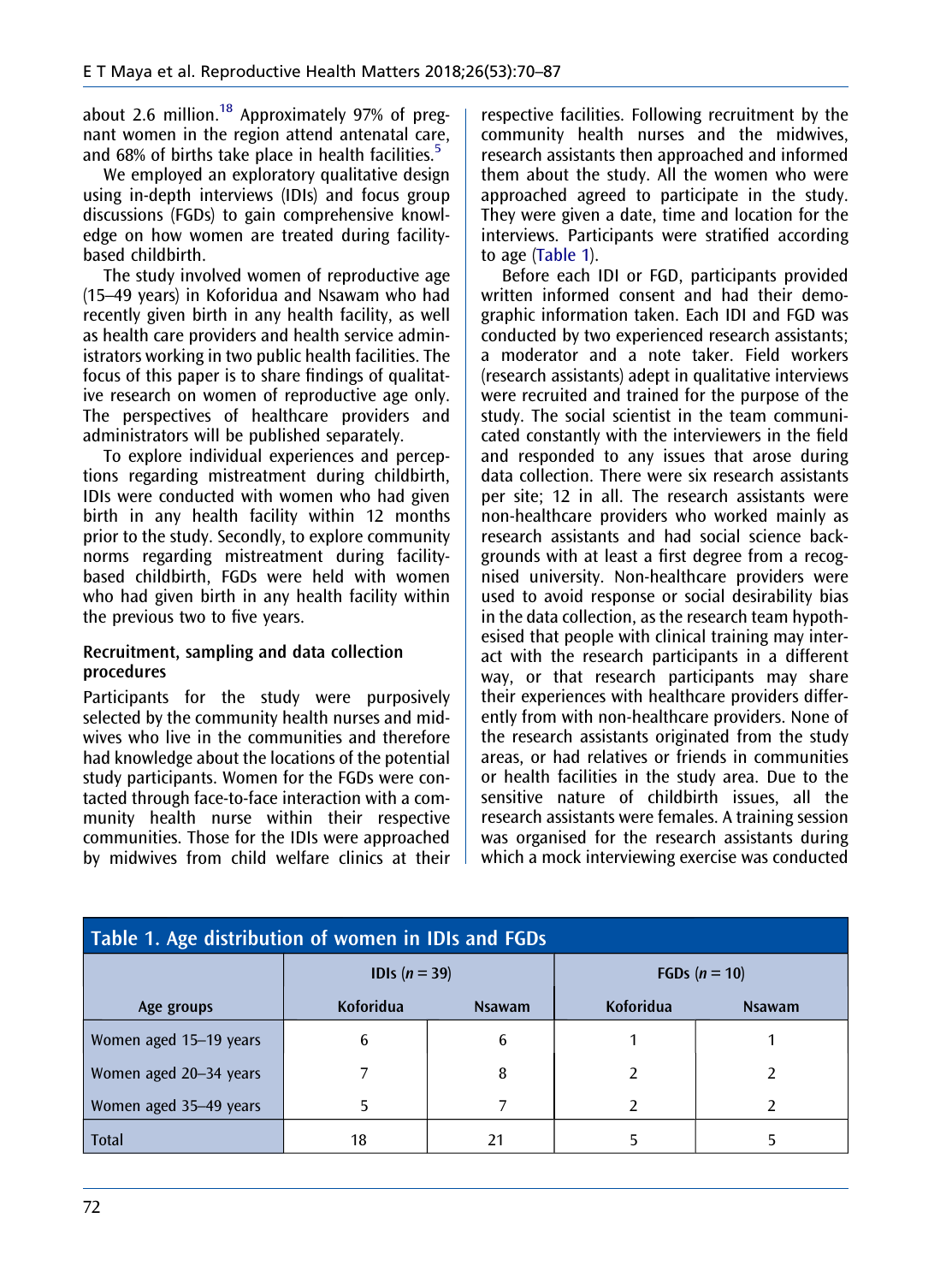by each participant in English and the local language (Twi).

Semi-structured IDI ([Appendix 1\)](#page-15-0) and FGD [\(Appendix 2\)](#page-17-0) guides were used to guide data collection. The primary domains of interest were: (1) expectations of care during childbirth at health facilities (2) experiences and perceptions of mistreatment during childbirth (3) perceived factors influencing mistreatment (4) decision-making processes to give birth at a facility (5) views of acceptability of different scenarios of mistreatment during childbirth.

The IDIs and FGDs were conducted either in English or Twi and audio recorded. The moderator and assistant debriefed immediately after each interview and recorded the debriefing so as to capture their observations and comments on the discussion. The field notes were also incorporated into the debriefing. Each IDI and FGD lasted between 45 and 60 minutes and 60 and 90 minutes, respectively. All the interviews and discussions were conducted in a quiet community centre in the study sites, outside participants' homes and health facilities with only the study participant(s) and interviewers involved. Each interview was conducted only once.

## Data management and analysis

The audio recordings were transcribed in English by the interviewers soon after each interview. The transcripts were checked for completeness and accuracy by the field supervisor and the social scientist in the research team. In preparation for the data analysis, the researchers (a social scientist, public health specialists and obstetricians) and research assistants participated in a three-day workshop on qualitative data analysis facilitated by researchers from WHO. A codebook was developed based on the interview guides, findings from a systematic review<sup>9</sup> and themes emerging from the data. During the coding process, each member read each transcript several times to ensure in-depth familiarity. Three of the research assistants who completed the qualitative training workshop independently coded different transcripts manually based on the thematic content. Thereafter, the codes and emerging findings were discussed as a group until consensus was reached. After coding and categorising the codes, a working analytic framework was developed based on consensus from all the researchers and this was applied to all the transcripts to obtain the final output. Thus, the framework method of qualitative research, with inductive and deductive analytic approaches, was systematically employed during the analysis of this study. In the inductive analytic approach themes were allowed to emerge from the data, whilst the systematic review and interview guides were used in the deductive approach. The final analysis and presentation of the results were performed by the social scientist in the team with contribution from all other authors. The data was enriched by triangulation of IDIs and FGDs. Differences among team members regarding interpretations of the findings were discussed until consensus was reached.

## Technical and ethical considerations

Scientific and technical approval for the study was obtained from the World Health Organization Human Reproduction Programme (HRP) Review Panel on Research Projects (RP2). Ethical approval was obtained from the WHO Ethical Review Committee (Protocol ID, A65880) and the Ethical Review Committee of the GHS (Protocol ID GHS-ERC-13/01/15).

Written informed consent was obtained from the respondents just before the interviews. They were assured of confidentiality of any information provided. To ensure anonymity, no identifiable participant information was taken. The participants were not compensated for taking part in the study but were given a token of GHC 30.00 (USD 8.00) to cater for their time and transportation.

## Findings

## **Overview**

Forty-one IDIs and 10 FGDs were conducted with a total of 110 women ([Table 1](#page-3-0)). None of the women approached declined participation in the study. Most women were 30–34 years (33) or 15–19 years old (29), married (75), and residing in urban communities (82). Almost all the participants were Christian (109) and most were of Akan ethnicity (71) [\(Table 2\)](#page-5-0).

Prominent themes which emerged on the subject of mistreatment included (1) experiences and perceptions of mistreatment during childbirth (2) perceived factors influencing mistreatment, (3) views of acceptability of different kinds of mistreatment during childbirth and (4) influence of mistreatment on preferences for choice of facility-based childbirth. Although not all women recounted personal experiences of mistreatment,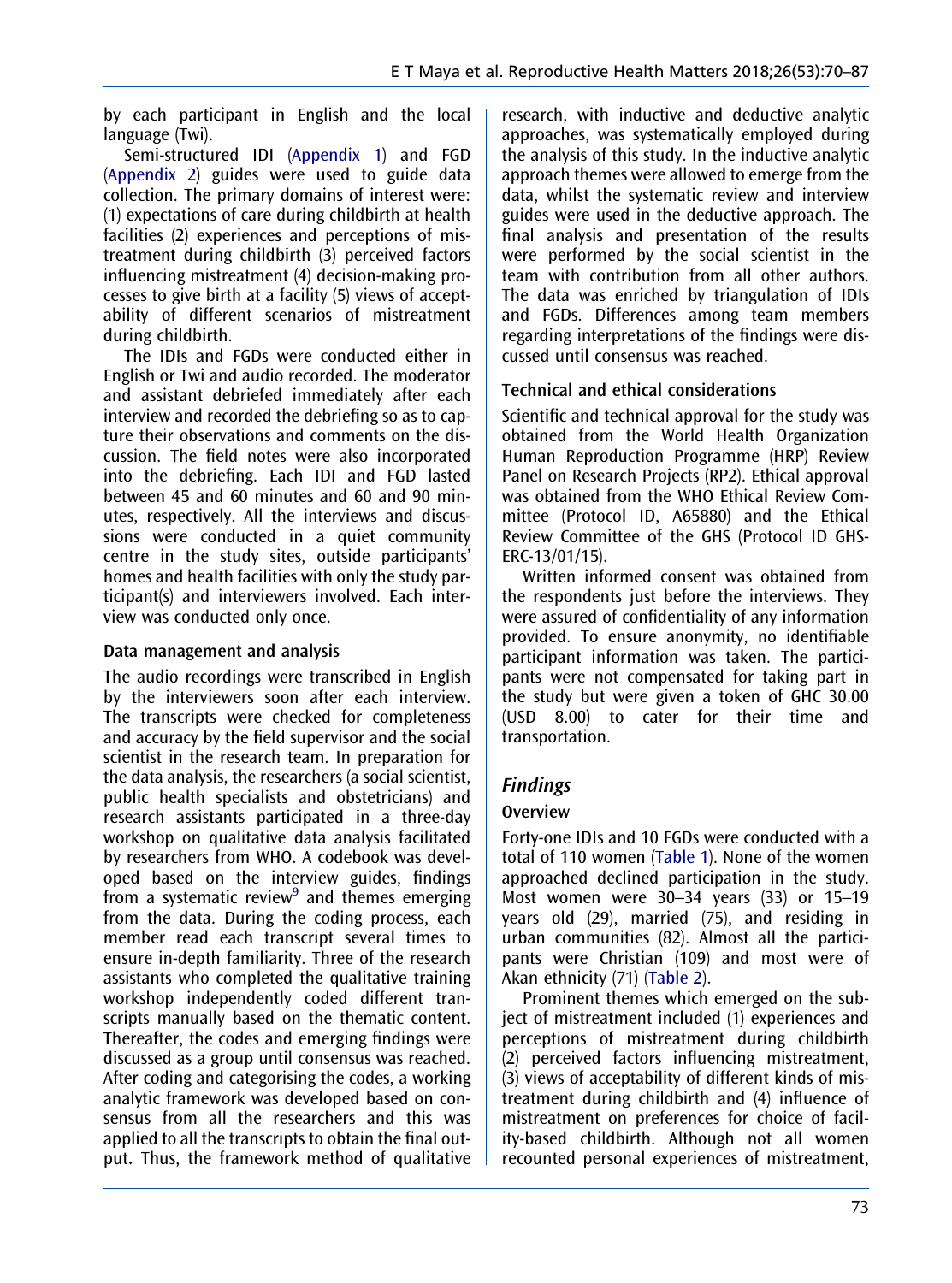<span id="page-5-0"></span>

| Table 2. Socio-demographic characteristics of participants: women of reproductive age                |                         |                         |                           |                                     |                                   |                         |                         |                           |
|------------------------------------------------------------------------------------------------------|-------------------------|-------------------------|---------------------------|-------------------------------------|-----------------------------------|-------------------------|-------------------------|---------------------------|
|                                                                                                      | <b>FGDs</b><br>$n = 69$ | <b>IDIs</b><br>$n = 41$ | <b>Total</b><br>$n = 110$ |                                     |                                   | <b>FGDs</b><br>$n = 69$ | <b>IDIS</b><br>$n = 41$ | <b>Total</b><br>$n = 110$ |
| Age (years)                                                                                          |                         |                         |                           | Highest level of education attained |                                   |                         |                         |                           |
| $20 - 24$                                                                                            | 4                       | $\mathbf{1}$            | 5                         |                                     | Primary                           | 3                       | $\overline{7}$          | 10                        |
| 25-29                                                                                                | 8                       | 9                       | 17                        |                                     | JHS/MSLC**                        | 42                      | 17                      | 59                        |
| 30-34                                                                                                | 27                      | 6                       | 33                        |                                     | SHS/SSS**                         | 15                      | 10                      | 25                        |
| 35-39                                                                                                | 13                      | 8                       | 21                        |                                     | <b>Tertiary</b>                   | 6                       | 4                       | 10                        |
| $40+$                                                                                                | 3                       | $\overline{2}$          | 5                         |                                     | Vocational                        | $\bf{0}$                | 2                       | $\overline{2}$            |
| <b>Marital Status</b>                                                                                |                         |                         |                           |                                     | None                              | 3                       | $\mathbf{1}$            | $\overline{4}$            |
| Married                                                                                              | 55                      | 20                      | 75                        |                                     | <b>Employment</b>                 |                         |                         |                           |
| Single                                                                                               | 12                      | 8                       | 20                        |                                     | <b>Trader</b>                     | 27                      | 21                      | 48                        |
| Cohabiting                                                                                           | $\overline{2}$          | 12                      | 14                        |                                     | Hairdresser                       | 8                       | 4                       | 12                        |
| Widowed                                                                                              | 0                       | $\mathbf{1}$            | 1                         |                                     | Teacher                           | 8                       | $\bf{0}$                | 8                         |
| <b>Location</b>                                                                                      |                         |                         |                           |                                     | Caterer                           | 2                       | 4                       | 6                         |
| Urban                                                                                                | 54                      | 28                      | 82                        |                                     | Dressmaker                        | 5                       | 1                       | 6                         |
| Peri-Urban                                                                                           | 15                      | 13                      | 28                        |                                     | Other                             | 6                       | 3                       | 9                         |
| Religion                                                                                             |                         |                         |                           |                                     | Unemployed/None                   | 13                      | 8                       | 21                        |
| Christian                                                                                            | 68                      | 41                      | 109                       |                                     | Total number of children living   |                         |                         |                           |
| <b>Muslim</b>                                                                                        | 1                       | 0                       | 1                         |                                     | $\mathbf{1}$                      | 20                      | 17                      | 37                        |
| <b>Ethnicity</b>                                                                                     |                         |                         |                           |                                     | $2$ to $3$                        | 37                      | 17                      | 54                        |
| Akan                                                                                                 | 48                      | 23                      | 71                        |                                     | 4 to 5                            | 9                       | 5                       | 14                        |
| Ewe                                                                                                  | 14                      | 13                      | 27                        |                                     | $6+$                              | 3                       | $\overline{2}$          | 5                         |
| Ga/Ga-Adangbe                                                                                        | $\overline{2}$          | $\overline{2}$          | $\overline{4}$            |                                     | <b>Total number of deliveries</b> |                         |                         |                           |
| Gruisi/Fafra/Dagomba                                                                                 | 5.                      | 3                       | 8                         |                                     | $\mathbf{1}$                      | 23                      | $18\,$                  | 41                        |
|                                                                                                      |                         |                         |                           |                                     | $2$ to $3$                        | 37                      | 16                      | 53                        |
|                                                                                                      |                         |                         |                           |                                     | 4 to 5                            | 8                       | 5                       | 13                        |
|                                                                                                      |                         |                         |                           |                                     | $6+$                              | $\mathbf{1}$            | $\overline{2}$          | 3                         |
|                                                                                                      |                         |                         |                           |                                     | <b>Total</b>                      | 69                      | 41                      | 110                       |
| ** MSLC (Middle School Leaving Certificate) ** JHS (Junior High School) ** SHS (Senior High School). |                         |                         |                           |                                     |                                   |                         |                         |                           |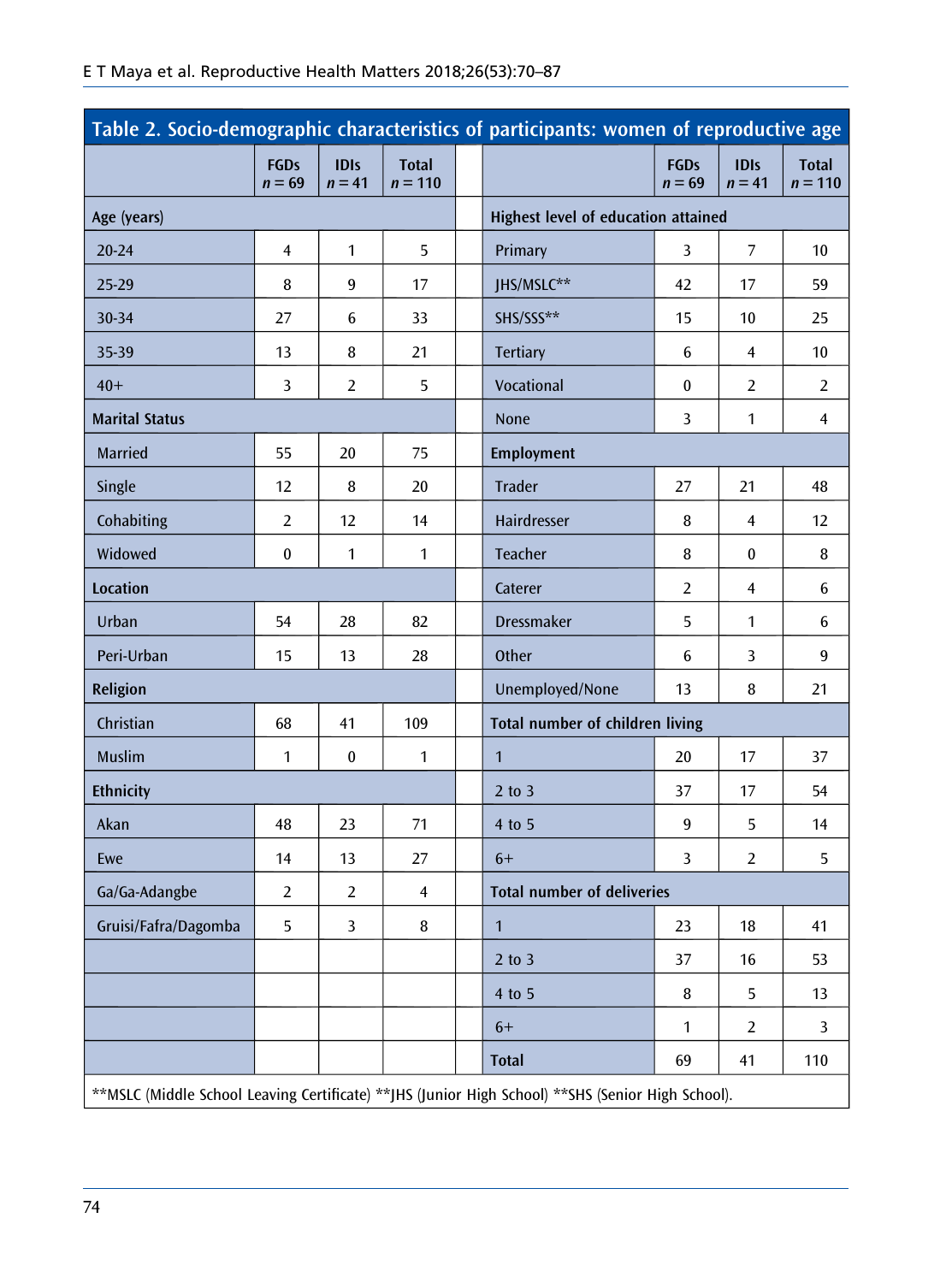it was a phenomenon that participants commonly associated with facility-based childbirth, and they shared stories that they had heard from friends or family members.

#### Mistreatment during childbirth described by women

With regards to forms of mistreatment experienced, there were themes on verbal and physical abuse, as well as psychological stress resulting from neglect and lack of supportive care, along with the critical influence of mistreatment on preferences for choice of facility-based childbirth.

## Verbal abuse

Women detailed experiences of verbal abuse, including shouting, yelling, insults and derogatory remarks from healthcare providers. They identified these experiences as demeaning, and explained that verbal abuse happened across the duration of their stay in the health facility, from the initial contact with the healthcare providers, through labour and childbirth, as well as during discharge.

- I: How were you received by the health workers when you got to the hospital?
- R: When I got there, I went there with a sister and I was asked what I am coming to do and I told them I am in labour. I was actually in pains so I couldn't even talk hard and they were shouting at me that I should talk for them to hear. Why? Am I a baby? How they received me I even felt sorry for myself for going there. It made me feel so bad. (IDI, Married woman, 32 years, Nsawam)

## $I =$  Interviewer  $R =$  Respondent

Those who experienced shouting and yelling in the early stages of labour described it as scary and intimidating. Women acknowledged that health care providers often yelled at them because they did not arrive at the health facility with the required items for childbirth (e.g. sanitary pads, mackintosh, soap and baby dresses) or they did not assume the "required" position for childbirth (to lie on their back with legs apart).

When we were going to the hospital, I knew my pregnancy was eight months so I told my sister not to take my things for delivery. When we got to the hospital, the nurse we met said "villager, hmmmm … foolish girl … " I didn't talk because I was in pain. Then the nurse asked me to go and sit on a chair there, then the other nurse said she has to go and lie down. The other nurse said this villager sitting there which bed is she going to lie on, so the second nurse took a cloth and spread it on the bed for me to lie on. I didn't know when you lie down you have to lie on your right side, one nurse saw me turning myself and she said I'm stubborn. (IDI, Married woman, 30 years, Koforidua)

Some women recounted experiences of midwives shouting at them when they were ready to bear down during the second stage of labour. These derogatory remarks usually targeted the woman's inability to push as expected.

- I: How was the shouting like?
- R: Hey Ewura (lady), you are not the only one to give birth here. You have given birth before. Are you coming to show your arrogance to me, the nurse?
- I: … at what time of the delivery process did this happen?
- R: During the pushing period before the delivery. When the baby was about to come I shouted "auntie nurse please it is coming oooh". But because she was angry, she shouted at me. (IDI, Widowed, 40 years, Koforidua)

Although, verbal abuse was experienced by women across all age groups, abusive remarks directed at younger women (15–19 years) often touched on the issue of teenage pregnancy.

When you get pregnant and you go to the hospital they would insult you because you are a teenager, so when you are fifteen or fourteen and you go there you will never be happy until you deliver your child. They [healthcare providers] have an age when you can get pregnant, that is from 20-30. (FGD, Married woman, 19 years, Koforidua)

## Physical abuse

Participants also recounted physical abuse they endured during childbirth at health facilities. Physical abuse included pinching and slapping of their thighs and sometimes their backs. In some instances, such acts were accompanied by derogatory remarks about their progress through labour or ability to push.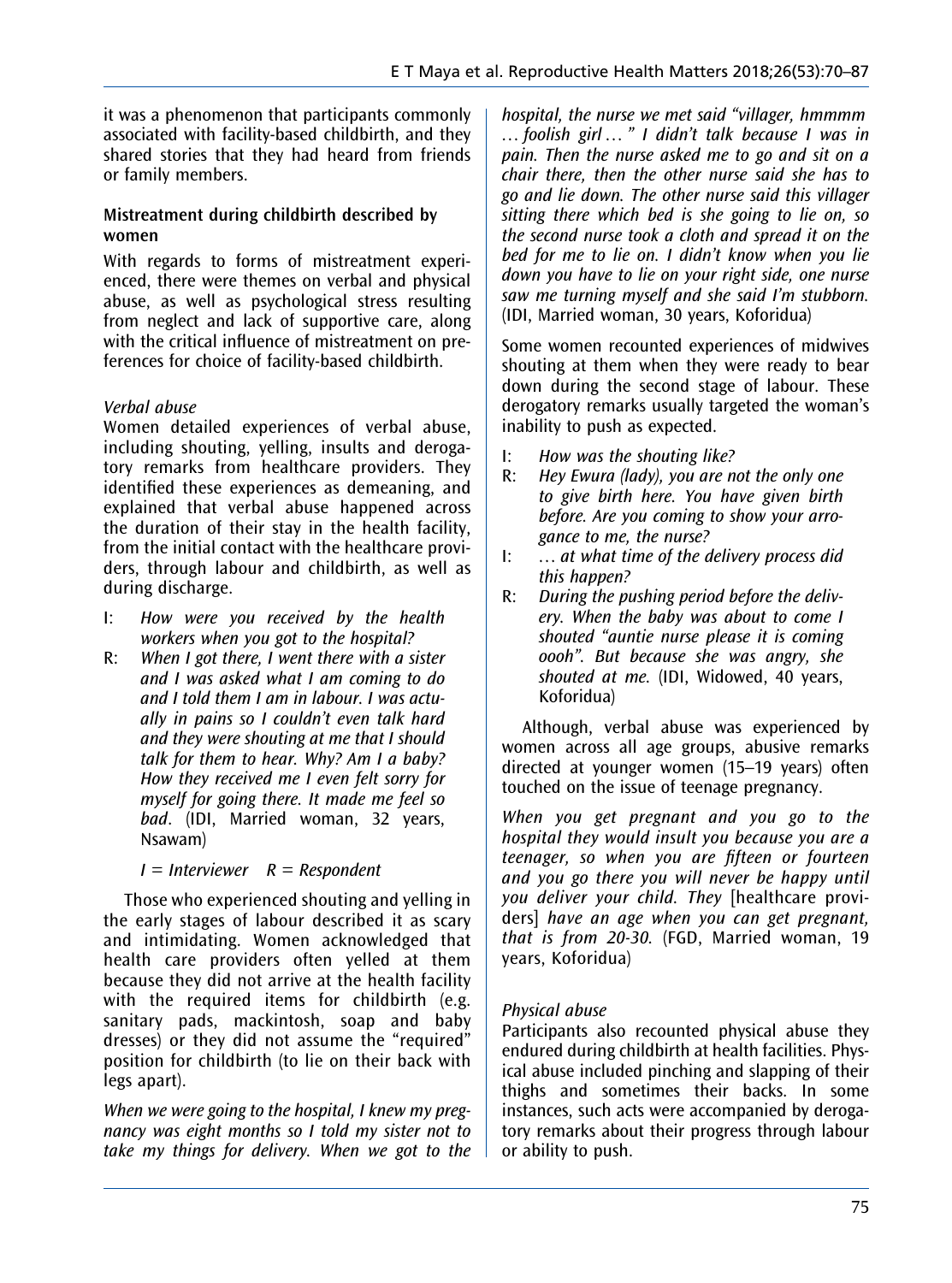- I: Did you like how you were treated in the facility?
- R: Please no … When I was pushing there were three nurses around me, when I couldn't push one nurse pinched me and said I should force and push, the other also slapped my thighs and also said I should push but I didn't push, because of that I will not go there again. I wasn't happy; it made another madam insult me and even said that they are not here to help people like me. She even went further to use the word "nasty person". (IDI, Single, 19 years, Koforidua)

These experiences were evident among women of all ages, and often occurred during the pushing stage of the childbirth process. Women sometimes described these gestures positively, viewing them as corrective measures taken by the healthcare providers to ensure safe childbirth. Although women were displeased with being hit, they believed that such gestures were necessary due to their inability to effectively push:

R: When I was due for labour and was asked to push, I couldn't push and the nurse beat me very well. She used a cane to whip me so I could push, but I told her I was tired but she insisted I should push. So she really whipped me with the cane and later used her hand to hit my thigh. There I became conscious and was able to push. (FGD, Married woman, 35 years, Koforidua)

## Failure to meet professional standards of care (neglect and lack of supportive care)

Women's experiences suggested psychological stress during labour and childbirth resulting from instances of neglect, lack of support, and health workers' unresponsiveness to their needs. Although women acknowledged that the number of skilled attendants was inadequate to meet the demands of women, they felt that attendants focused on other activities rather than showing interest in the women. In extreme cases women gave birth in the facility without the presence of a healthcare provider, and believed that this was due to poor monitoring and assessment of women during the labour process:

- I: Why did you think you did not get the kind of support you anticipated?
- R: The nurses were not enough … Also even though the nurses were not enough they sat by their table too much. If they could move around the labour ward, they will know who needs help. One woman delivered on the bed alone in the labour room because we are not well monitored. (IDI, Married woman, 30 years, Koforidua)

Some women recounted their personal experiences of typical displays of disrespectful care and lack of clinical support during critical moments of maternity care. They described mistreatment by healthcare providers as psychologically disturbing and making them feel helpless and powerless, as enumerated below by a respondent in a FGD:

R: When the nurse came to look at me, just seconds after she left, then I saw that the thing was coming, and I couldn't do anything about it. And I called the nurse to come. At that time she had already reached her table and was conversing. One said, "did you not just leave that place? and what?, are you the only one coming to deliver here"? So the security personnel who was passing saw my state and called out to the nurses that my baby's head was showing so they should hurry up. But the nurse angrily came and wheeled me away. Truly speaking I was disturbed, but my hand was in her mouth so I kept quiet. (FGD, Married woman, 35 years, Koforidua)

## Acceptability or non-acceptability of types of mistreatment

Women were also asked about their views on the acceptability or non-acceptability of specific acts by healthcare providers that could be considered mistreatment. Their responses were nuanced, showing variations in perceptions and norms among different age groups, reactions to different forms of mistreatment, as well as conditions and timing within which such acts occur. In general, several women expressed strong beliefs, with some indicating that all acts of mistreatment, irrespective of the type or time committed, were unacceptable. The conversations below indicate strong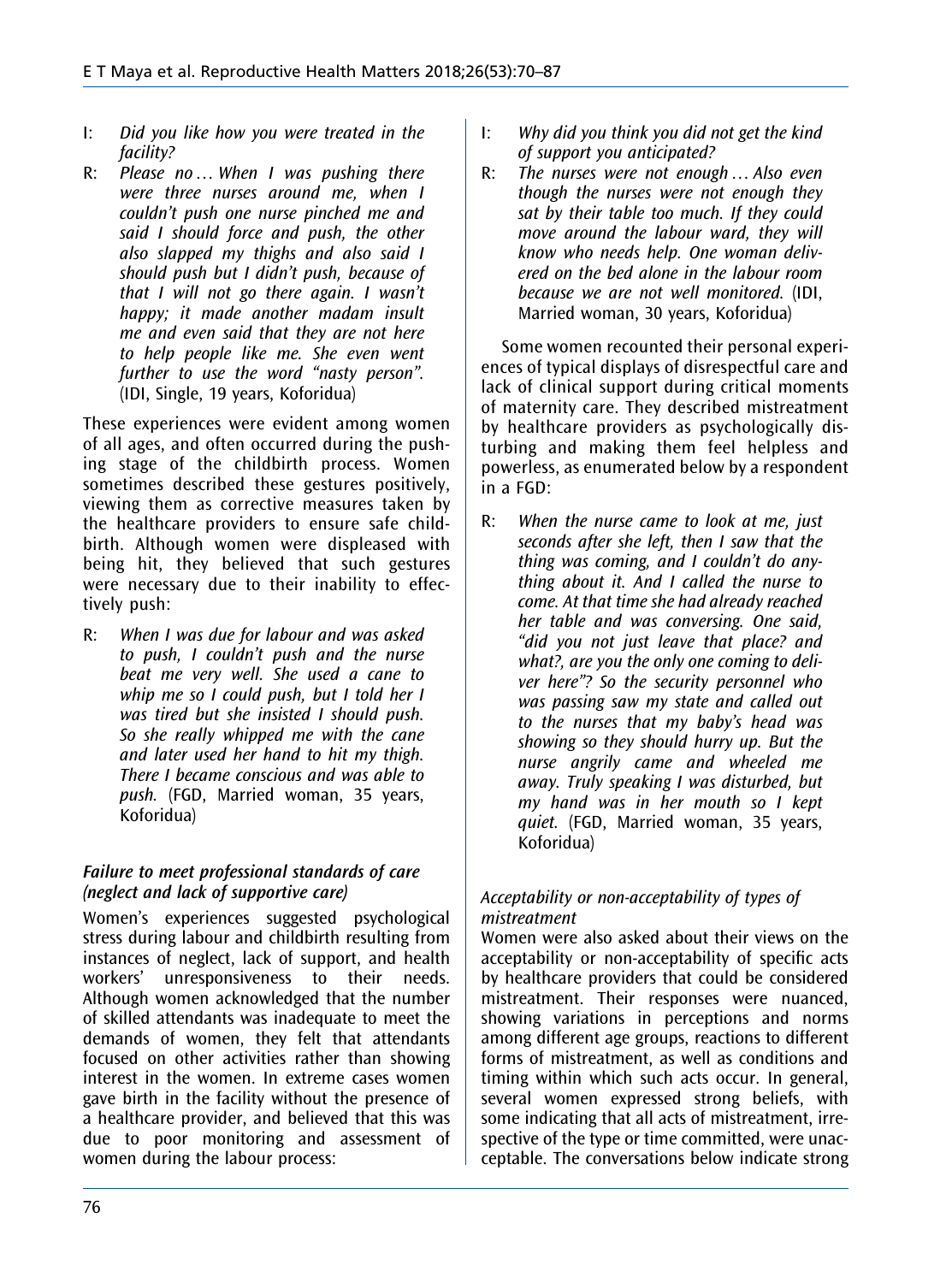convictions among women against any form of mistreatment

- I: If a woman is shouted at by the midwife during labour when do you think [it] is acceptable?
- R: For that one it is not acceptable. Slapping her, pinching her, shouting at her all is not acceptable. If you will shout at her, it should be after delivery, even that, excuse me, she is somebody's wife, uh huh and you have also delivered before and you know how it is and people behave differently during labour so it not acceptable for you to shout on the person. (IDI, Married Woman, 39 years, Nsawam)

In contrast, a few women believed that mistreatment during childbirth was acceptable under certain situations. For example, some women believed it was appropriate for clients who do not follow instructions given by health workers. For a few women "pinching" and "beating" are corrective measures to alert mothers to assume the right position during birth or to enable them to push":

- I: So when they (health workers) pinch a pregnant woman to open the legs for the baby to come, is it acceptable?
- R: When they pinch them it means they don't obey the instructions of the nurses. Maybe the baby is coming and you are closing your legs so the nurse must pinch you to open them up. Yes it is acceptable. (IDI, Single, 18 years, Nsawam)

Most women did not hold strong opinions about mistreatment during childbirth. Their responses suggest dilemmas regarding the usefulness of specific acts of mistreatment and their contextual interpretations, compared to the harms it could cause.

- I: Will pinching ever be justified in some cases?
- R: Come to think of it, yes, because some of us women have difficulty in understanding things, and some because they behave outside just like they do at home sometime their behaviour calls for that. Sometimes when they are told to push, they don't push, they will be lying there doing nothing. So to avoid being tagged that those on duty caused the death of so and so

number of children they will do whatever it takes …

- I: How would you feel if it happens to you?
- R: If it's for a reason to save my baby I will accept it, but if for no reason, I will take the matter up (IDI, Married woman, 26 years, Koforidua)

Women implied that some acts of mistreatment were useful for addressing a woman's misbehaviours, misunderstandings, and miscommunications with health providers during the birthing process. In these instances, acts of mistreatment are not expected to be the "first line" of action used by the health provider, but could be applied as "supportive" practices to help mothers through the birthing process.

- R: Sometimes is not the fault of the health worker. When it is time for you to push the baby out and you don't push, that one it is not the fault of the health worker. If she doesn't slap you to push the baby out you will not [push]. Sometimes it is our fault.
- I: Would this be acceptable?
- R: It is not right. You don't need to slap too much because some people do not want to push when they are asked to push. When you slap a bit, she will push, so it is right.
- I: So it is acceptable to pinch and slap?
- R: Yes, it will force us to push the baby out.
- I: How would you feel if this happens to you?
- R: It will encourage me to push for the baby to come out. (IDI, Cohabiting woman, 28 years, Nsawam)

In some cases, women felt that when the provider yelled or slapped a woman during labour, it would help to communicate the gravity of the situation and as a way of "guiding you as to when you should push and when you should breathe in between" (IDI, Married woman, 32 years, Koforidua). These inconsistencies, dilemmas and differences in opinions regarding acceptability were particularly evident during FGDs among women across all ages.

Women's views on acceptability or non-acceptability placed the various forms of mistreatment on a spectrum and depicted some as more acceptable and less harmful than others. Most women believed it was unacceptable for a healthcare provider to refuse to help women during labour and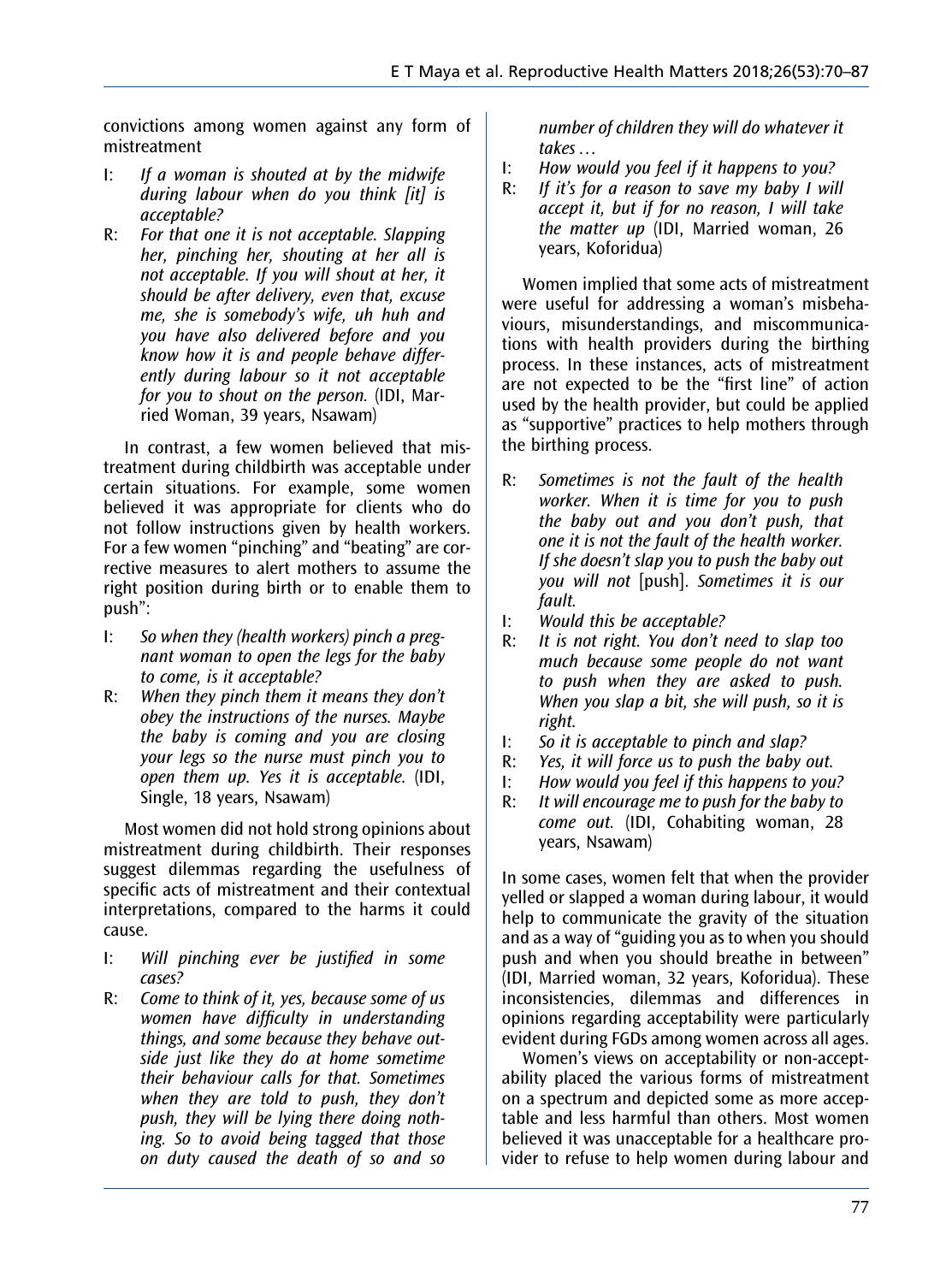<span id="page-9-0"></span>childbirth, and some women even noted that such an act should be reported.

- I: Is it acceptable for a health care provider to refuse to help a woman in labour?
- R: It cannot be acceptable because it is their job and so even if I call you and it is not yet time for me to deliver I would want you to come and examine me and tell me that my sister endure the pain because it is not yet time for you to deliver. But if you refuse coming, then it is intentional. And so if you even come and say something I will feel that when the time is up the baby would come out. (FGD, Married woman, 30 years Nsawam)

#### Influence of mistreatment on preferences for choice of facility-based childbirth

Some women stated that health workers' attitudes, including mistreatment, are major reasons for non-utilisation of skilled birth attendance. Some women identified previous experiences of mistreatment from healthcare providers as influencing future decisions regarding the use of the facility for childbirth, in which case they prefer to give birth at home:

- I: Why do some also give birth in the house?
- R 1: Please sometimes it's because of the behaviour of some of the nurses that is why they give birth in the house... Shouting and the intimidation, they are not patient with them.
- R 2: They insult us very well so when you are pregnant and you give birth in the house you are treated well, [better] than the hospital.
- R 3: The nurses are not patient with us they will be insulting us especially when you are not married you are treated badly. (FGD, Women 15-19 years, Koforidua).
- R 4: No, I did not, I had wanted to deliver at home because someone told me that if you go and deliver in the hospital, they mistreat you, they don't have patience for you; so that was the reason why I wanted to deliver at home but the nurses managed to convince me to come and deliver at the hospital. (IDI, Married woman, 30 years, Koforidua)

## **Discussion**

This qualitative study has demonstrated that multiple forms of mistreatment are experienced by women during facility-based childbirth in Ghana. In this study, most women reported experiencing verbal abuse in the form of shouting, yelling, insults and derogatory remarks, which had a negative impact on their self-confidence. Physical abuse in the form of pinching and slapping was also reported. Other forms of mistreatment included abandonment, lack of support, neglect and unresponsiveness to women's needs. Although mistreatment occurred throughout the birthing process in the health facilities, women reported that it was most common during the second ("pushing") stage.

This study has also shown that mistreatment can disincentivise facility-based childbirth in the future. Our findings are similar to the few previous studies in Ghana, which reported women experiencing physical abuse, scolding, shouting and abandonment during childbirth, as well as health facilities that are unresponsive to their needs, or unable to provide the necessary emotional and physical sup-port during childbirth.<sup>12–14[,19,20](#page-13-0)</sup> Failure to push, young age and inability to bring all items required for the birthing process were reported in our study as potential triggers for mistreatment, also echoing previous studies in Ghana.<sup>[13,14,](#page-12-0)[20](#page-13-0)</sup>

Mistreatment during facility-based childbirth is increasingly recognised as a widespread problem. Comparable findings of mistreatment of women, in varied forms, during childbirth in health facilities have been reported in Tanzania, Kenya and Nigeria.[6,8,](#page-12-0)[21](#page-13-0) Other study sites in this WHO-led multi-country study (Nigeria and Guinea) have revealed similar experiences of mistreatment in health facilities<sup>[22,23](#page-13-0)</sup>

Such mistreatment may have negative effects on future maternal health-seeking behaviour and choices regarding facility-based childbirth. A recent systematic review determined the existence of a wide range of disrespectful and abusive treatment of women during childbirth in Nigeria.<sup>[24](#page-13-0)</sup> The authors suggested that female education and empowerment, strengthening of the health systems and refresher training of healthcare providers represent viable solutions to reducing disrespectful treatment of women during childbirth. $24$  Disrespectful and undignified care during facilitybased childbirth also occurs in higher-income countries<sup>[25,26](#page-13-0)</sup> but forms and patterns of mistreatment may differ.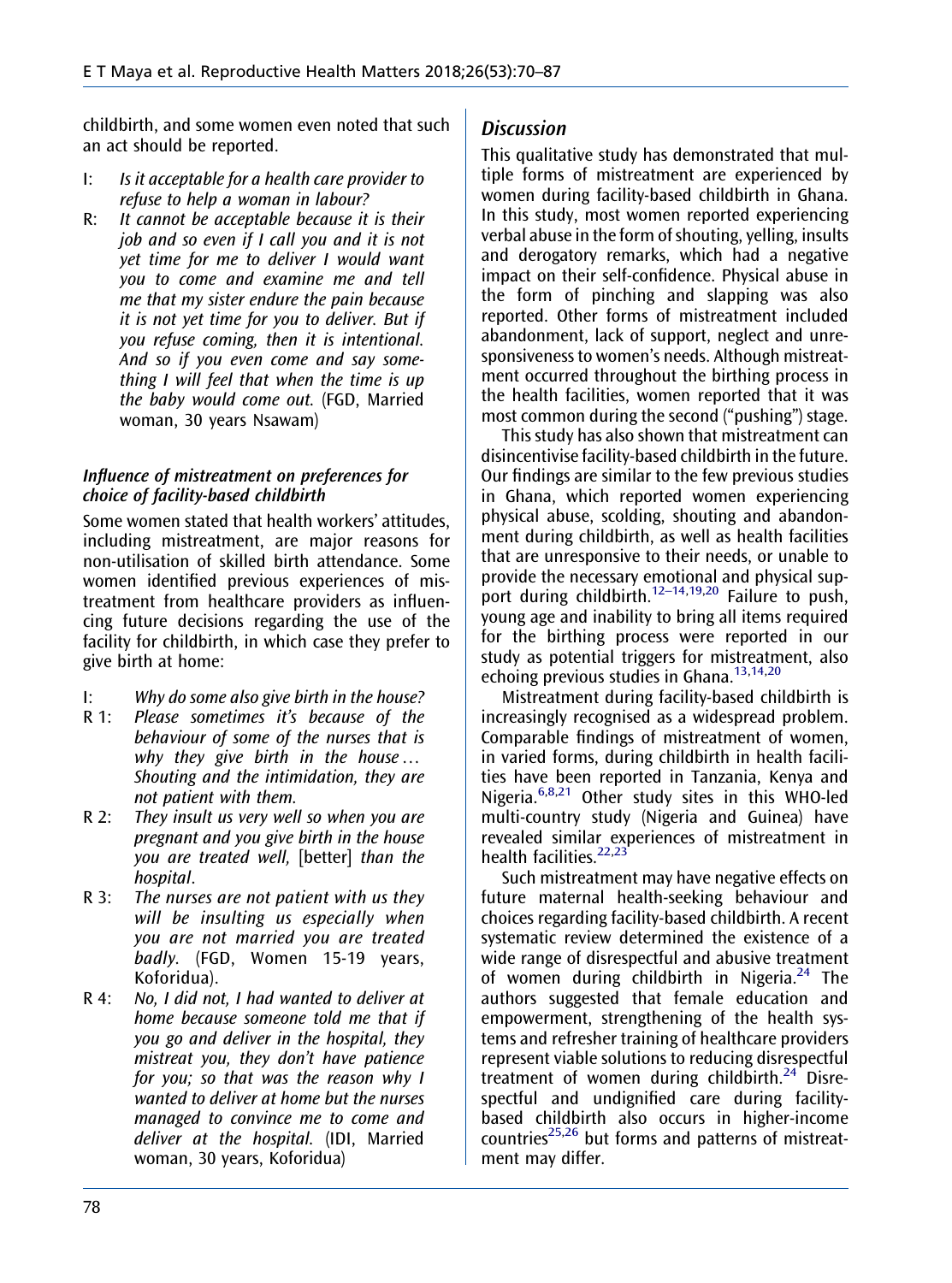<span id="page-10-0"></span>These findings buttress the need for concerted efforts (both locally and internationally) to objectively measure and determine the prevalence of mistreatment and abuse during childbirth. This will serve as the necessary contextual information on which any evidence-based measures to eliminate mistreatment and promote respectful maternity care could be based. Elimination of such forms of mistreatment could improve facilitybased childbirth rates and ultimately maternal and perinatal health outcomes. Previous studies in Africa have demonstrated clearly the relationship between mistreatment and future childbirth in health facilities.  $13,27,28$  $13,27,28$ 

Eliminating all forms of mistreatment and ensuring that women's rights are respected hinges on extensive education, especially in low resource settings, on whether such acts are appropriate or useful. In this study, some women believed that in some contexts, some forms of physical and verbal abuse are needed to ensure the safety of the mother and baby during childbirth. Trainee midwives in  $Ghan<sup>14</sup>$  $Ghan<sup>14</sup>$  $Ghan<sup>14</sup>$  and healthcare providers and women in Nigeria<sup>[29](#page-13-0)</sup> and Guinea<sup>[23](#page-13-0)</sup> have also rationalised some mistreatment as ensuring good pregnancy outcomes. This may explain why mistreatment was reported to be more prevalent during the second stage of labour, the terminal and critical phase of the birthing process. Using mistreatment as a means to achieve better outcomes during childbirth may have dire consequences, given that mistreated women may opt for home births in the future, as attested to by this study and others.<sup>[13](#page-12-0),30–32</sup> This could in turn derail gains made in reducing maternal mortality and improving quality of care. The cultural normalisation of some forms of mistreatment needs to be considered and addressed when developing interventions.

There is also a need to address systemic failures within health facilities and health systems that contributes towards mistreatment and abuse of women. Although low staff numbers (as indicated by women in our study) can affect the quality of care, women raised concerns regarding staff idleness. This made women feel powerless, and led to negative labour and childbirth experiences. Similar sentiments have been expressed by women in South Africa and Tanzania<sup>[32,33](#page-13-0)</sup> and can erode the importance of attending health facilities for childbirth.

In Ghana, there are specific health system challenges which influence the optimal provision of maternal health care including delays in providing care, shortage of healthcare providers, logistics, laboratory supports and effective drugs. Some of these specific issues came up in the health workers' interviews which are not incorporated in this paper as its focus is on women's perspectives on mistreatment during facility-based childbirth. Health system-related issues are described in a forthcoming paper on health worker perspectives. A recent systematic review has highlighted persistent lack of adequate resources, among other factors contributing to the delay in providing emergency obstetric care in developing countries.<sup>[34](#page-13-0)</sup> Despite these challenges, significant, although slow, progress has been achieved in key maternal health indicators in Ghana. A recent country-wide survey in 2015 indicated that 97% of pregnant women obtained antenatal care from a skilled provider compared to 82% in 1988. Health facility-based childbirth and supervised skilled-birth provision have increased from 42% and 40%, respectively, in 1988 to 73% and 74% in 2014.[35](#page-13-0) However, a wide disparity in maternal morbidity and mortality persists compared with resourcerich countries. This variation in clinical outcome indicators could be attributed to differences in the quality of maternity care services where a significant proportion of women in the developing world do not have access to supervised facilitybased childbirth, despite remarkable improvements in antenatal care coverage.

The structure of the health system in Ghana is such that most uncomplicated maternal-related cases are managed at primary and secondary health facilities whilst complicated and severe cases are managed at tertiary or teaching hospitals. In cases of obstetric emergencies, patients are usually transferred to tertiary hospitals to access a more complete multi-disciplinary specialist level of care. Obstetric emergencies which present at lower-level facilities are transferred to a higher institution based on the preparedness of the facility for such complications. On the other hand, some clients obtain maternity services from traditional births attendants (TBAs) who have not had formal training in the provision of maternal health care. In Ghana, TBAs still conduct a significant proportion of deliveries, despite several attempts to channel all births to health facilities. The recent Ghana Demographic Health Survey indicated that 16% of births are delivered by traditional birth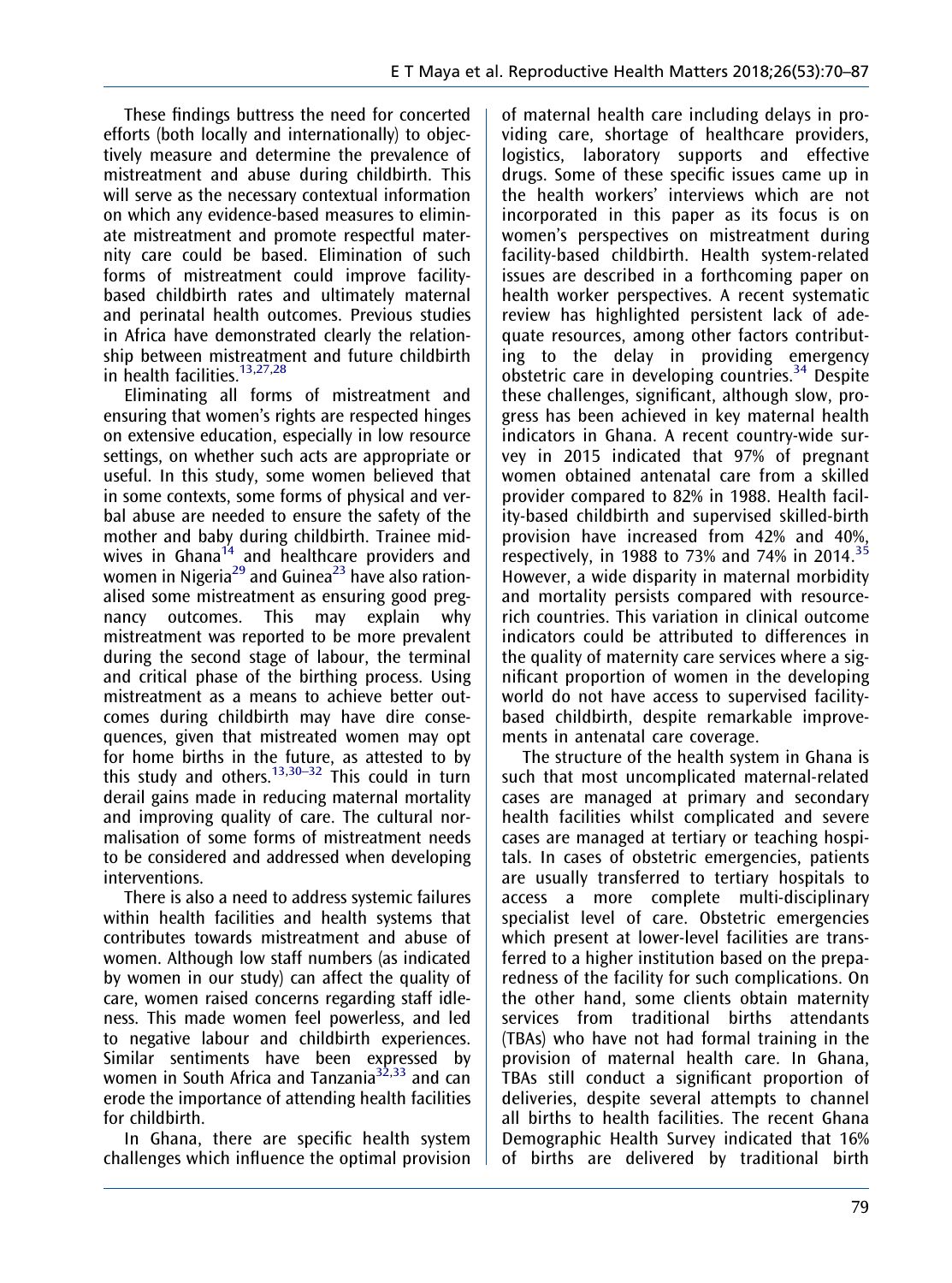attendants.[35](#page-13-0) The occurrence of a significant proportion of births unsupervised by trained providers in health facilities in the country might be related partly to the persistence of mistreatment of women during facility-based provision of maternity care services as recounted by respondents in the current study. The findings of this study are instrumental in the attempt by WHO to globally estimate the true burden of the phenomenon of mistreatment and its underlying factors using internationally validated measurement tools with subsequent identification of potential entry points to minimise mistreatment and improve respectful care.

## Strengths and weaknesses

One of the strengths of this study is being part of a larger WHO multi-country study, which aims to define mistreatment during childbirth, and develop and validate two tools for measuring its occurrence (a labour observation tool and a community-based survey tool). The lived experiences and perceptions of Ghanaian women described in this paper have been synthesised with findings from other participating countries (Guinea, Myanmar and Nigeria), and stakeholder groups (healthcare providers and administrators) and integrated into the design and components of the two measurement tools. This will ensure that the tools address what is actually experienced by women giving birth in health facilities in different settings. For example, while the forms of mistreatment identified in our study have been documented in other settings, the timing, specific actions and terms used by Ghanaian women to describe mistreatment informed how corresponding measurement questions are framed and timed. Quantitative findings on the application of these tools in maternity care facilities in Ghana will be explored in a forthcoming paper.

An additional strength of this study is the inclusion of the views of women purposively sought from all age groups (adolescents as well as adults) in both urban and suburban settings. Grouping women into similar age groups for the FGD allowed the adolescents to express themselves without fear of reprisal from older women, which culturally is the norm. Also, we employed non-clinical research assistants to reduce the risk of social desirability/response

bias and there were regular ongoing discussions with multi-country research teams about emerging findings. This was buttressed with regular monitoring by the social scientist in the team to respond to issues related to the data collection.

This study also has some weaknesses. It is possible that the nurses who recruited the study participants may have influenced their responses to favour providers. Different socio-economic factors, including educational level and women's marital status, that could affect their childbirth experiences, were not stratified. Despite this potential limitation, women in this study reported negative personal experiences or experiences of others within their social network. Given the qualitative methods used in this study, the findings may not be transferable to populations outside of the study settings. We did not compare the occurrence of mistreatment of women during childbirth at the facility to home deliveries by TBAs. However, our findings, indicating a significant burden of mistreatment of women during facility-based childbirth in various typological forms, are aligned with other studies conducted in sub-Saharan Africa. $23,35-37$  $23,35-37$ 

These findings, and forthcoming findings from our research group on healthcare providers' and administrators' views on mistreatment, can help to identify and implement strategies to address the problem of disrespectful facility-based maternity care. Our findings provide the evidence to encourage the Ministry of Health to engage stakeholders and formulate appropriate policies to improve respectful care of women during childbirth in health facilities. Strategies need also to engage pre-service training institutions, to address cultural norms around mistreatment at health facilities during childbirth and to sensitise staff on the occurrence and consequences of mistreatment of women during childbirth. Furthermore, collaborating with women's and community groups to raise their expectations and demands for high quality care will be critical to design and adapt health services to be more woman-centred. Provision of high quality of care by eliminating disrespectful treatment of women at the time of childbirth will improve maternal health in Ghana and ensure that all women have the right to access high quality maternal healthcare.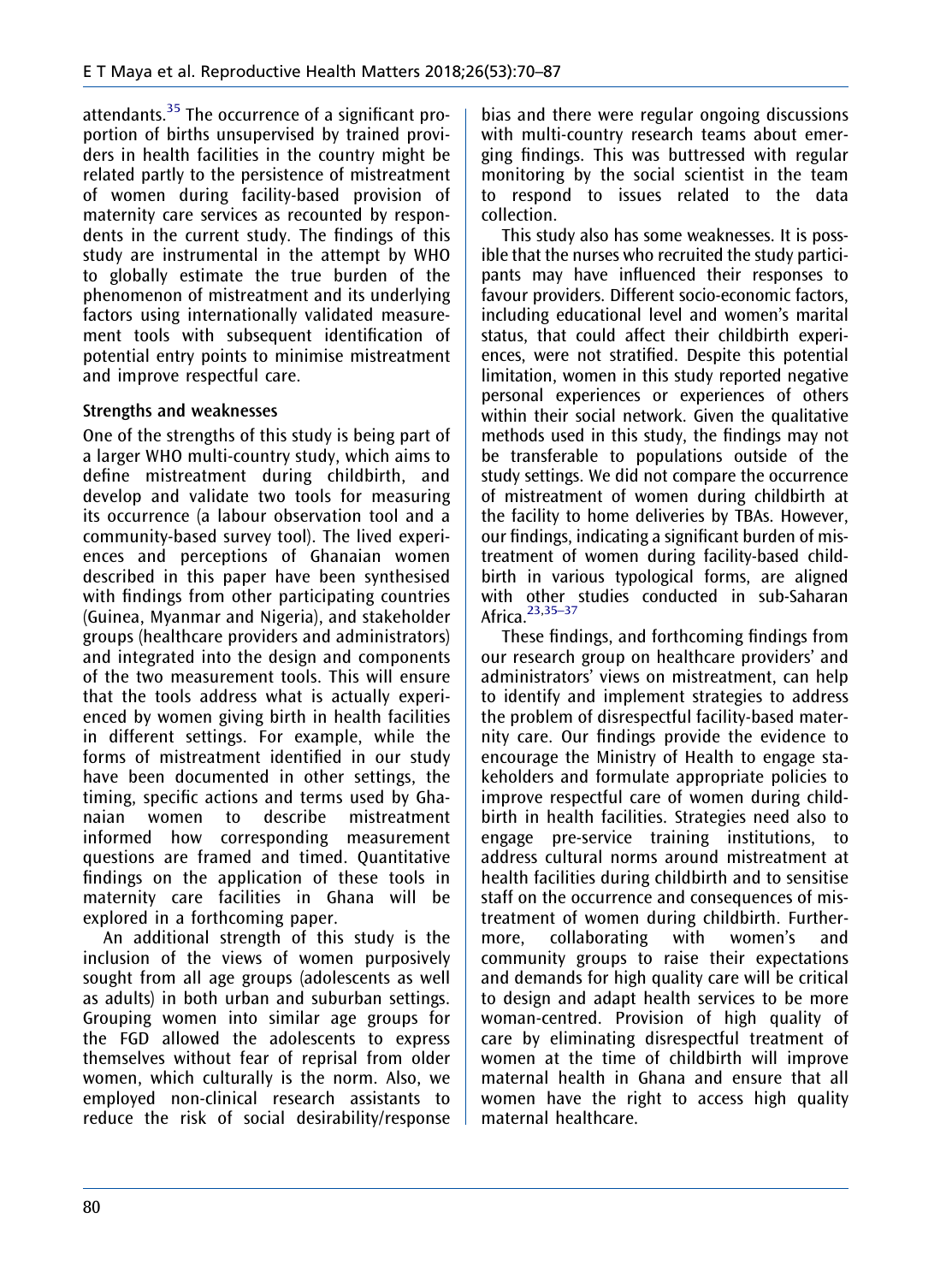## <span id="page-12-0"></span>Conclusion

Mistreatment of women occurs during facilitybased childbirth in our study sites in Ghana, with negative impacts on women's care experiences. Conflicting opinions exist amongst women regarding its appropriateness and usefulness. Evidence-based consensus definitions, as well as validated indicators and tools for measuring mistreatment, are needed to help identify the underlying factors and potential entry points to minimise the phenomenon and improve respectful care during childbirth.

The authors declare no conflict of interest in this study. This study represents the views of the named authors only, and not the views of the World Health Organization.

#### Acknowledgements

The authors would like to express their appreciation to Drs Kwame Anim-Boamah and Kofi Ablorh for their assistance during the data collection. We are also grateful to Mr Philip Tabong for his immense contribution to the final preparation of the manuscript. Finally, we thank the women who took part in this study.

#### Funding

This study was financially supported by the World Health Organization (WHO) and the United States Agency for International Development (USAID).

#### ORCID

Kwame Adu-Bonsaffoh **b** [http://orcid.org/0000-](http://orcid.org/0000-0002-3741-6646) [0002-3741-6646](http://orcid.org/0000-0002-3741-6646)

#### References

- 1. United Nations (UN). The global strategy for women's, children's and adolescents' health (2016–2030). Survive Thrive Transform; [2015.](#page-1-0)
- 2. UN. The millenium development goals report; [2014.](#page-1-0) [doi:10.](https://doi.org/10.1177/1757975909358250) [1177/1757975909358250](https://doi.org/10.1177/1757975909358250)
- 3. World Health Organization. Trends in maternal mortality: 1990 to 2015: estimates by WHO, UNICEF, UNFPA, World Bank Group and the United Nations Population Division; [2015.](#page-1-0)
- 4. GSS/GHS/Macro/ICF. Ghana demographic and health survey; [1989.](#page-2-0) [doi:10.1007/s13398-014-0173-7.2](https://doi.org/10.1007/s13398-014-0173-7.2)
- 5. Ghana Statistical Service (GSS), Ghana Health Service (GHS) and II. Ghana demographic and health survey 2014; [2015.](#page-2-0)
- 6. McMahon SA, George AS, Chebet JJ, et al. Experiences of and responses to disrespectful maternity care and abuse during childbirth; a qualitative study with women and men in Morogoro region, Tanzania. BMC Pregnancy Childbirth. [2014;](#page-2-0)14(1):268. [doi:10.1186/1471-2393-14-268](https://doi.org/10.1186/1471-2393-14-268)
- 7. Bowser D, Hill K. Exploring evidence for disrespect and abuse in facility-based childbirth report of a landscape analysis. Harvard Sch Public Heal Univ Res Co, LLC. [2010;](#page-2-0)1–57.
- 8. Okafor II, Ugwu EO, Obi SN. Disrespect and abuse during facility-based childbirth in a low-income country. Int J Gynecol Obstet. [2014;](#page-9-0)128(2):110–113. [doi:10.1016/j.ijgo.](https://doi.org/10.1016/j.ijgo.2014.08.015) [2014.08.015](https://doi.org/10.1016/j.ijgo.2014.08.015)
- 9. Bohren MA, Vogel JP, Hunter EC, et al. The mistreatment of women during childbirth in health facilities globally: a mixed-methods systematic review. PLoS Med. [2015;](#page-2-0)12 (6):1. [doi:10.1371/journal.pmed.1001847](https://doi.org/10.1371/journal.pmed.1001847)
- 10. Khosla R, Zampas C, Vogel JP, et al. International human rights and the mistreatment of women during childbirth. Health Hum Rights. [2016;](#page-2-0)18(2):131–143.
- 11. World Health Organization. Trends in maternal mortality: 1990-2013. estimates by WHO,UNICEF, UNFPA, The World Bank and the United Nations Population Division; [2014.](#page-2-0) [doi:WHO/RHR/14.13](https://doi.org/WHO/RHR/14.13)
- 12. D'Ambruoso L, Abbey M, Hussein J. Please understand when I cry out in pain: women's accounts of maternity services during labour and delivery in Ghana. BMC Public Health. [2005](#page-2-0);5:140. [doi:10.1186/1471-2458-5-140](https://doi.org/10.1186/1471-2458-5-140)
- 13. Moyer CA, Adongo PB, Aborigo RA, et al. "They treat you like you are not a human being": maltreatment during labour and delivery in rural northern Ghana. Midwifery. [2014;](#page-2-0)30(2):262–268. [doi:10.1016/j.midw.2013.05.006](https://doi.org/10.1016/j.midw.2013.05.006)
- 14. Rominski SD, Lori J, Nakua E, et al. When the baby remains there for a long time, it is going to die so you have to hit her small for the baby to come out: justification of disrespectful and abusive care during childbirth among midwifery students in Ghana. Health Policy Plan. [2016](#page-2-0): czw114. [doi:10.1093/heapol/czw114](https://doi.org/10.1093/heapol/czw114)
- 15. Freedman LP, Kruk ME. Disrespect and abuse of women in childbirth: challenging the global quality and accountability agendas. Lancet. [2014;](#page-2-0)384(9948):e42–e44. [doi:10.1016/](https://doi.org/10.1016/S0140-6736(14)60859-X) [S0140-6736\(14\)60859-X](https://doi.org/10.1016/S0140-6736(14)60859-X)
- 16. Vogel JP, Bohren MA, Tunçalp Ö, et al. How women are treated during facility-based childbirth: development and validation of measurement tools in four countries – phase 1 formative research study protocol. Reprod Health. [2015:](#page-2-0)1– 11. [doi:10.1186/s12978-015-0047-2](https://doi.org/10.1186/s12978-015-0047-2)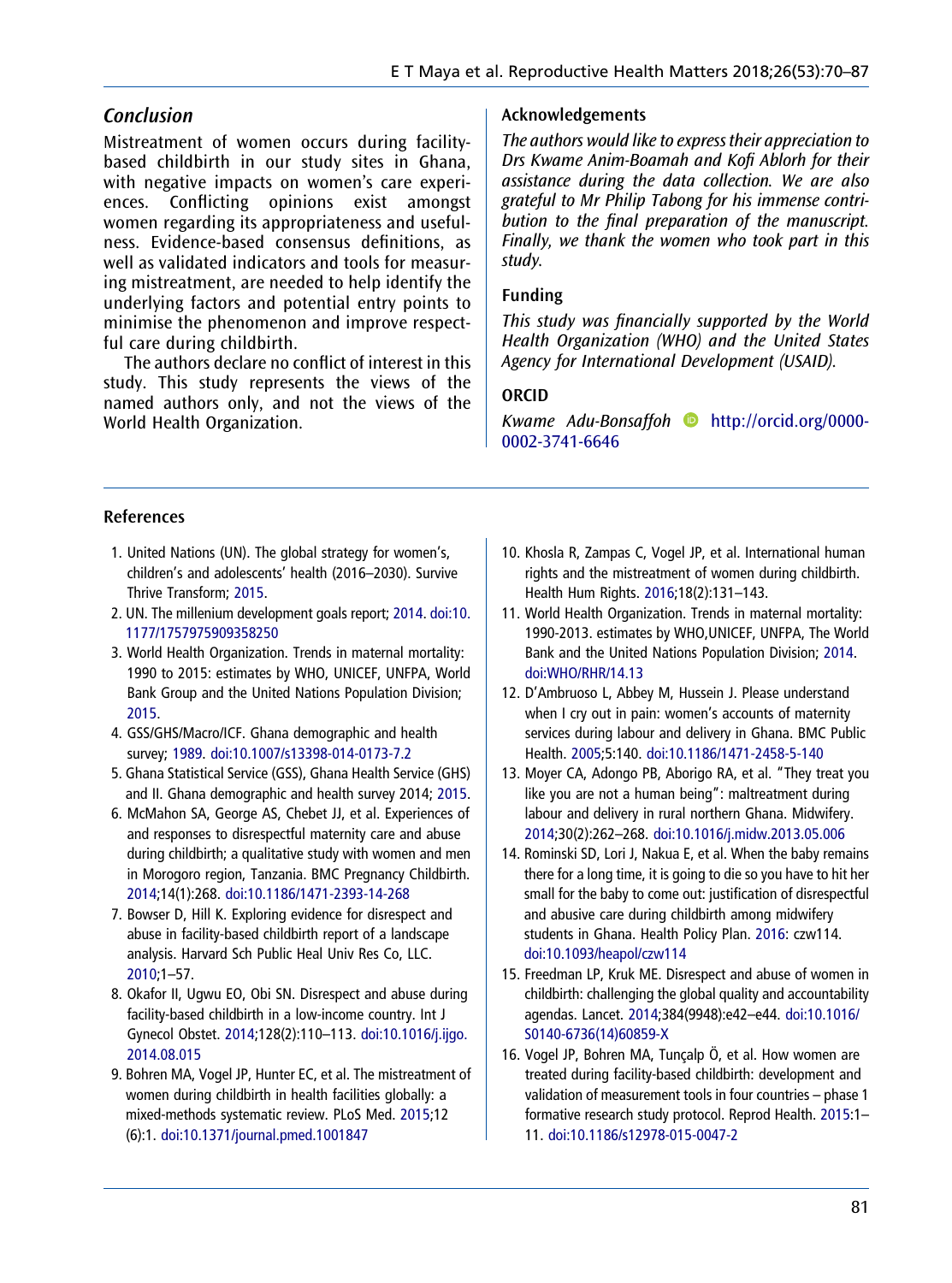- <span id="page-13-0"></span>17. Ghana Statistical Service (GSS). 2010 population & housing census. Ghana Stat Serv. [2013;](#page-2-0)1–91.
- 18. Ghana Statistical Service (GSS). 2010 population & housing census. Regional analytical report. Eastern Region; [2013](#page-3-0).
- 19. Moyer CA, McLaren ZM, Adanu RM, et al. Understanding the relationship between access to care and facility-based delivery through analysis of the 2008 Ghana demographic health survey. Int J Gynecol Obstet. [2013;](#page-9-0)122(3):224–229. [doi:10.1016/j.ijgo.2013.04.005](https://doi.org/10.1016/j.ijgo.2013.04.005)
- 20. Crissman HP, Engmann CE, Adanu RM, et al. Shifting norms: pregnant women's perspectives on skilled birth attendance and facility-based delivery in rural Ghana. Afr J Reprod Health. [2013](#page-9-0);17(1):15–26.
- 21. Kruk ME, Paczkowski M, Mbaruku G, et al. Women's preferences for place of delivery in rural Tanzania: a population-based discrete choice experiment. Am J Public Health. [2009;](#page-9-0)99(9):1666–1672. [doi:10.2105/AJPH.2008.](https://doi.org/10.2105/AJPH.2008.146209) [146209](https://doi.org/10.2105/AJPH.2008.146209)
- 22. Bohren MA, Vogel JP, Tunçalp Ö, et al. Mistreatment of women during childbirth in Abuja, Nigeria: a qualitative study on perceptions and experiences of women and healthcare providers. Reprod Heal 2017 141. [2017](#page-9-0);14 (1):239–244. [doi:10.1007/s10995-005-0037-z](https://doi.org/10.1007/s10995-005-0037-z)
- 23. Balde MD, Bangoura A, Diallo BA, et al. A qualitative study of women's and health providers' attitudes and acceptability of mistreatment during childbirth in health facilities in Guinea. Reprod Health. [2017](#page-9-0);14(1):1–13. [doi:10.1186/s12978-016-0262-5](https://doi.org/10.1186/s12978-016-0262-5)
- 24. Ishola F, Owolabi O, Filippi V. Disrespect and abuse of women during childbirth in Nigeria: a systematic review. PLoS One. [2017;](#page-9-0)12(3):1–17.
- 25. Goer H. Cruelty in maternity wards: fifty years later. J Perinat Educ. [2010](#page-9-0);19(3):33–42. [doi:10.1624/](https://doi.org/10.1624/105812410X514413) [105812410X514413](https://doi.org/10.1624/105812410X514413)
- 26. Hodges S. Abuse in hospital-based birth settings? J Perinat Educ. [2009;](#page-9-0)18(4):8–11. [doi:10.1624/105812409X474663](https://doi.org/10.1624/105812409X474663)
- 27. Kowaleski M, Jahn A, Kimatta SS. Why do at-risk mothers fail to reach referral level? Barriers beyond distance and cost. Afr J Reprod Heal. [2000;](#page-10-0)4(1):100–109.
- 28. Oyerinde K, Harding Y, Amara P, et al. A qualitative evaluation of the choice of traditional birth attendants for maternity care in 2008 Sierra Leone … a qualitative evaluation of the choice of traditional birth attendants for maternity care in 2008 Sierra Leone: implications for universal. Matern Child Health J. [2012.](#page-10-0) [doi:10.1007/](https://doi.org/10.1007/s10995-012-1061-4) [s10995-012-1061-4](https://doi.org/10.1007/s10995-012-1061-4)
- 29. Bohren MA, Vogel JP, Tunçalp Ö, et al. "By slapping their laps, the patient will know that you truly care for her": a

qualitative study on social norms and acceptability of the mistreatment of women during childbirth in Abuja, Nigeria. SSM – Popul Heal. [2016;](#page-10-0)2:640–655. [doi:10.1016/j.ssmph.](https://doi.org/10.1016/j.ssmph.2016.07.003) [2016.07.003](https://doi.org/10.1016/j.ssmph.2016.07.003)

- 30. Mannava P, Durrant K, Fisher J, et al. Attitudes and behaviours of maternal health care providers in interactions with clients: a systematic review. Global Health. [2015](#page-10-0);11 (1):36. [doi:10.1186/s12992-015-0117-9](https://doi.org/10.1186/s12992-015-0117-9)
- 31. Kumbani L, Bjune G, Chirwa E, et al. Why some women fail to give birth at health facilities: a qualitative study of women's perceptions of perinatal care from rural southern Malawi. Reprod Health. 2013;10(1):9. [doi:10.1186/1742-](https://doi.org/10.1186/1742-4755-10-9) [4755-10-9](https://doi.org/10.1186/1742-4755-10-9)
- 32. Kujawski S, Mbaruku G, Freedman LP, et al. Association between disrespect and abuse during childbirth and women's confidence in health facilities in Tanzania. Matern Child Health J. [2015](#page-10-0);19(10):2243–2250. [doi:10.1007/](https://doi.org/10.1007/s10995-015-1743-9) [s10995-015-1743-9](https://doi.org/10.1007/s10995-015-1743-9)
- 33. Chadwick RJ, Cooper D, Harries J. Narratives of distress about birth in South African public maternity settings: a qualitative study. Midwifery. [2014](#page-10-0);30(7):862–868. [doi:10.](https://doi.org/10.1016/j.midw.2013.12.014) [1016/j.midw.2013.12.014](https://doi.org/10.1016/j.midw.2013.12.014).
- 34. Knight HE, Self A, Kennedy SH. Why are women dying when they reach hospital on time? A systematic review of the "third delay". PLoS ONE. [2013](#page-10-0);8(5):e63846). [doi:10.1371/](https://doi.org/10.1371/journal.pone.0063846) [journal.pone.0063846](https://doi.org/10.1371/journal.pone.0063846)
- 35. Ghana Statistical Service (GSS), Ghana Health Service (GHS), and ICF International. Ghana demographic and health survey 2014. Rockville (MD): GSS, GHS, and ICF International; [2015](#page-10-0).
- 36. Balde MD, Diallo BA, Bangoura A, et al. Perceptions and experiences of the mistreatment of women during childbirth in health facilities in Guinea: a qualitative study with women and service providers. Reprod Health. 2017;14 (1):3. [doi:10.1186/s12978-016-0266-1](https://doi.org/10.1186/s12978-016-0266-1)
- 37. Bohren MA, Vogel JP, Tuncalp O, et al. "By slapping their laps, the patient will know that you truly care for her": a qualitative study on social norms and acceptability of the mistreatment of women during childbirth in Abuja, Nigeria. Soc Sci Med Population Health. 2016;2:640–655.
- 38. Bohren MA, Vogel JP, Tuncalp O, et al. Mistreatment of women during childbirth in Abuja, Nigeria: a qualitative study on perceptions and experiences of women and healthcare providers. Reprod Health. 2017;14:9. [doi:10.](https://doi.org/10.1186/s12978-016-0265-2) [1186/s12978-016-0265-2](https://doi.org/10.1186/s12978-016-0265-2)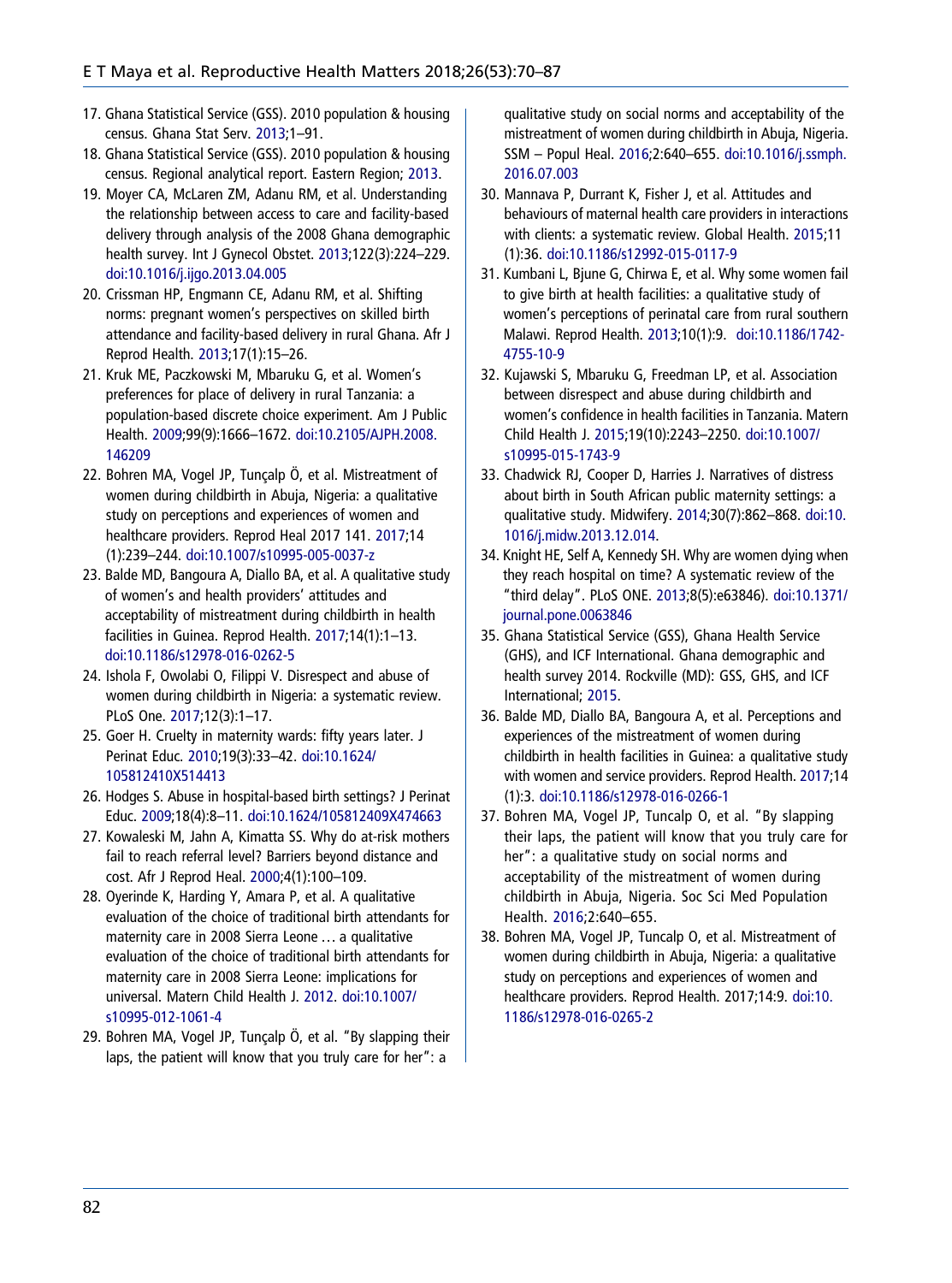#### Résumé

La maltraitance pendant l'accouchement dans les centres de santé viole les droits fondamentaux des femmes ainsi que leur autonomie et elle est peut-être associée à la mortalité et la morbidité maternelles et néonatales évitables. Dans cet article, nous explorons les perspectives des femmes sur la maltraitance pendant des accouchements en institution, dans le cadre d'une étude multinationale plus large de l'OMS pour élaborer des définitions consensuelles, des indicateurs validés et des outils pour mesurer la charge de ce phénomène. Des discussions de groupes d'intérêt et des entretiens approfondis ont permis d'analyser les expériences de maltraitance des femmes ayant déjà accouché dans un centre de santé à Koforidua et Nsawam, Ghana. Les entretiens ont été enregistrés sur bande sonore et transcrits, puis une analyse thématique a été menée. Dans l'ensemble, 39 entretiens approfondis et 10 discussions de groupes d'intérêt avec 110 femmes au total ont été réalisés. Les principaux types de mauvais traitements identifiés étaient : les violences verbales (cris, insultes et commentaires désobligeants), la maltraitance physique (pincements, tapes) et le manque d'attention ou de soutien. La maltraitance était fréquente pendant le deuxième stade du travail, particulièrement chez les adolescentes. L'incapacité à bien pousser pendant ce deuxième stade, le non-respect des instructions données par le personnel supervisant l'accouchement et l'absence des articles demandés pour la naissance (trousseau de la maman) précédaient souvent la maltraitance. La plupart des femmes ont indiqué que les tapes et les pincements étaient des moyens acceptables de « corriger » des comportements désobéissants et d'encourager à pousser. À l'avenir, les femmes risquent d'éviter de donner naissance dans des centres de santé en raison de leurs propres expériences de maltraitance, ou de celles d'autres femmes dont elles ont entendu parler. Des définitions consensuelles, des indicateurs validés et des outils pour mesurer la maltraitance sont nécessaires pour estimer la prévalence et identifier les facteurs et les points d'entrée potentiels de façon à minimiser ce phénomène et améliorer des soins respectueux pendant l'accouchement.

#### Resumen

El maltrato de las mujeres durante el parto institucional viola sus derechos humanos y su autonomía, y podría estar asociado con morbimortalidad materna y neonatal evitables. En este artículo, exploramos las perspectivas de las mujeres sobre el maltrato durante el parto institucional como parte de un estudio más extenso multinacional realizado por la OMS para crear definiciones de consenso, indicadores validados y herramientas para medir la carga del fenómeno. Se utilizaron discusiones en grupos focales (DGF) y entrevistas a profundidad (EAP) para examinar las experiencias de maltrato sufrido por mujeres que habían dado a luz en una unidad de salud, en Koforidua y Nsawam, en Ghana. Las entrevistas fueron grabadas y transcritas, y se realizó un análisis temático. Se realizaron 39 EAP y 10 DGF con 110 mujeres en total. Los principales tipos de maltrato identificados fueron: maltrato verbal (gritos, insultos y comentarios despectivos), maltrato físico (pellizcos, bofetadas), abandono y falta de apoyo. El maltrato fue frecuente durante la segunda etapa del parto, especialmente entre adolescentes. La incapacidad para empujar bien durante la segunda etapa, la desobediencia de las instrucciones de asistentes del parto, y no traer los objetos indicados para el parto (kit de mamá) a menudo precedían el maltrato. La mayoría de las mujeres indicaron que las bofetadas y pellizcos eran medios aceptables de "corregir" comportamientos desobedientes y motivar a las mujeres a empujar. Es posible que las mujeres eviten tener un parto institucional en el futuro debido a sus experiencias de maltrato, o por haber oído hablar de las experiencias de maltrato de otras mujeres. Las definiciones de consenso, indicadores validados y herramientas para medir el maltrato se necesitan para poder medir la prevalencia e identificar los impulsores y posibles puntos de entrada para minimizar el fenómeno y mejorar la atención respetuosa durante el parto.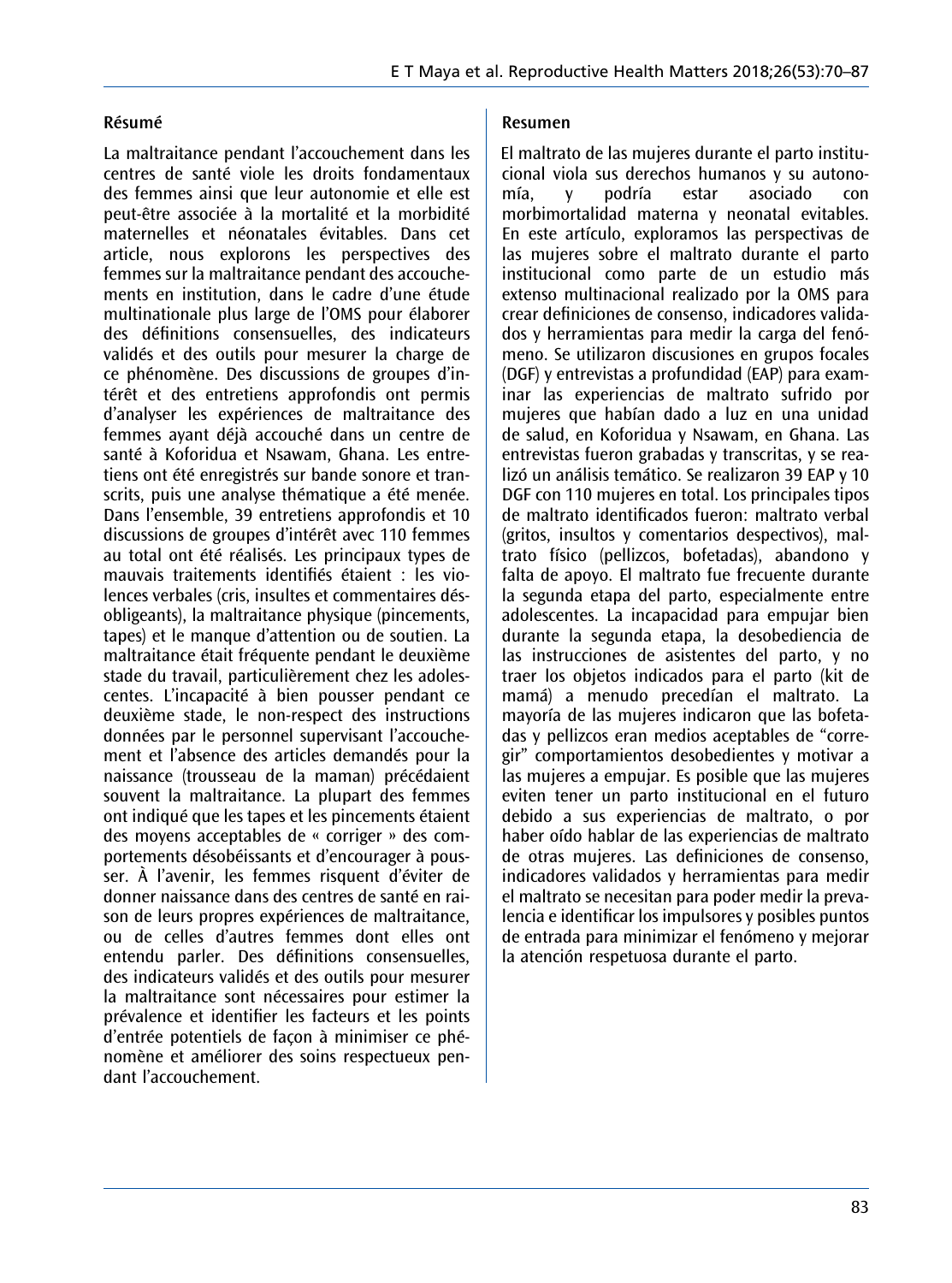## <span id="page-15-0"></span>Appendix 1

In-depth interview guide for women of reproductive age who delivered at a facility in the past 12 months (phase 1)

In-depth interview guide

Women of reproductive age who delivered at a facility in the past 12 months

Step 1: Introduce yourself to the participant. Describe the purpose of the interview and how information will be used. Obtain oral/written consent.

Step 2: Ask the participant to identify herself and fill out the table below on sociodemographic information prior to beginning the interview.

Step 3: Conduct the interview. Please remember to audio record the interview.

Step 4: Complete the form at the end of the interview guide.

on treatment by providers and the facility environment.

- 4. What were your expectations when you delivered at the health facility?
- 5. In your opinion, what do you need from your NURSE OR DOCTOR in a health facility in order to receive respectful care during childbirth?
- 6. In your opinion, how are women treated by staff [administrators, nurses/midwives, physicians] in the facility when they come to deliver [from admission to discharge]?
- 7. In your opinion, how were you treated by the health workers during your most recent labor and delivery? Please explain.

a. Probe: If the participant says that she was treated well, ask her if her family and friends had a similar experience as she did. Please explain.

| Participant<br># | Age group<br>(circle) | Number of deliveries<br>in a facility<br>(write in) | <b>Number of deliveries</b><br>at home<br>(write in) | <b>Education</b><br>(circle)                        | <b>Marital status</b><br>(circle)                                |
|------------------|-----------------------|-----------------------------------------------------|------------------------------------------------------|-----------------------------------------------------|------------------------------------------------------------------|
| Participant      | $30$<br>30-45<br>>45  |                                                     |                                                      | $\leq$ Primary<br>Primary<br>Secondary<br>Secondary | Single<br>Married/<br>cohabitating<br><b>Divorced</b><br>Widowed |

Start time:  $\Box \Box$ Interviewer  $ID$ Interview date: DD / MM / YY Interview discussion guide

A. Decision-making process to deliver at a facility during the most recent birth

Please take a moment to think about your most recent delivery.

- 1. Why did you decide to give birth in a health facility?
- 2. Who was involved in making this decision about where to give birth?
- 3. Were you planning to deliver in that health facility? [Probe: were you referred to/from another health facility?]

B. Experiences and perceptions of care provided at the most recent facility-based delivery, focusing

C. Elements of disrespect and abuse to inform the development of the identification criteria, including involved parties, timing and frequency of disrespectful or abusive care

Sometimes women are mistreated or poorly treated during childbirth by health workers and health staff at health facilities. This mistreatment may take several different forms. Now, I would like to discuss some of these forms of mistreatment with you.

8. In your opinion, did you experience mistreatment or poor treatment during your most recent childbirth? [Probe: if the participant says no, ask if she has ever experience mistreatment during any of her deliveries. If the participant says no, ask if any of her family or friends have ever experienced mistreatment during their delivery.]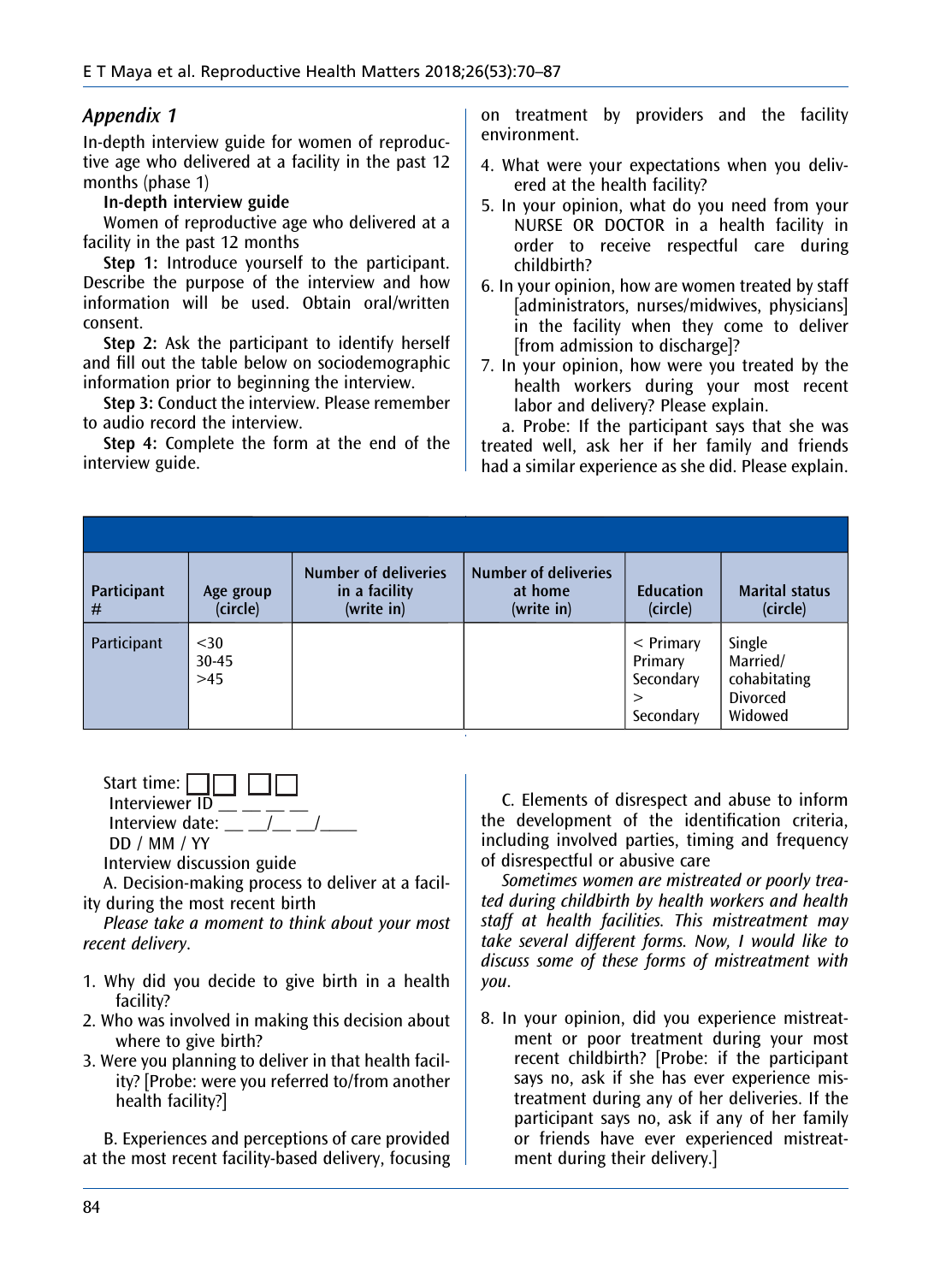a. Could you explain the situation?

- b. Who was involved in the situation?
- c. How were you [friend/family] mistreated?

d. When did it happen? [Probe: time of day, during labor, during delivery or postpartum].

e. How often did it happen? [Probe: just once or more often].

\*\*\* If the participant describes a situation related to verbal mistreatment, physical mistreatment, or poor communication between the patient and provider, then probe the following accordingly:

| Verbal<br>mistreatment:                                                        | <b>Physical</b><br>mistreatment: | Poor<br>communication<br>between the<br>patient and<br>provider:                           |
|--------------------------------------------------------------------------------|----------------------------------|--------------------------------------------------------------------------------------------|
| Did the<br>provider raise<br>his/her voice?                                    | Did that<br>include<br>pinching? | Were there any<br>problems with<br>the language of<br>communication?                       |
| What types of<br>comments<br>were made?                                        | Did that<br>include<br>slapping? | If so, was a<br>translator<br>available?                                                   |
| Were these<br>comments<br>made to<br>threaten with<br>poor<br>outcomes?        | Did that<br>include<br>beating?  | Was the poor<br>communication<br>related to lack of<br>consent for a test<br>or procedure? |
| Were these<br>comments<br>judgmental/<br>derogatory in<br>nature?              | Did that<br>include<br>kicking?  |                                                                                            |
| Were these<br>comments<br>based on her<br>age or her<br>number of<br>children? | Did that<br>include<br>hitting?  |                                                                                            |
| Did the<br>provider<br>blame her for<br>getting<br>pregnant?                   |                                  |                                                                                            |

9. In your opinion, how common is the situation that you described? [Probe: do situations like this happen often?]

#### Now I would like to ask your opinion on the treatment of women during labor and delivery.

- 10. Are there any situations where it would be acceptable for a health worker to pinch or slap a woman during delivery? Please explain. [Probe: how would you feel if this happened to you? Explain.]
- 11. Are there any situations where it would be acceptable for a health worker to not ask for the patient's consent before a test or procedure when the patient is conscious? Please explain. [Probe: how would you feel if this happened to you? Explain.]
- 12. Are there any situations where it would be acceptable for a health worker to tell the woman she will have a poor outcome if she does not cooperate? Please explain. [Probe: how would you feel if this happened to you? Explain.]
- 13. Are there any situations where it would be acceptable for a health worker to physically restrain a woman during labor or delivery? [Probe: how would you feel if this happened to you? Explain.]
- 14. In your opinion, what could be done to improve the treatment of women during labor and delivery?

D. Perceived factors that influence disrespect and abuse in the facilities

15. In your opinion, what are the factors that influence the mistreatment of women during labor and delivery? Please explain. Probe:

a. Related to supplies (availability of medication, equipment)

b. Related to health provider staffing (number of staff, attitude towards patients)

c. Related to patient load (number of patients, overcrowding)

16. In your opinion, what could be done to address these factors so that women are treated better during labor and delivery?

When the interview appears to have finished, ask participant if there is anything that you have misunderstood or that they would like to add.

Thank the participant for his/her time. Remind them that the information will be kept confidential.

End time:  $\Box$ ÷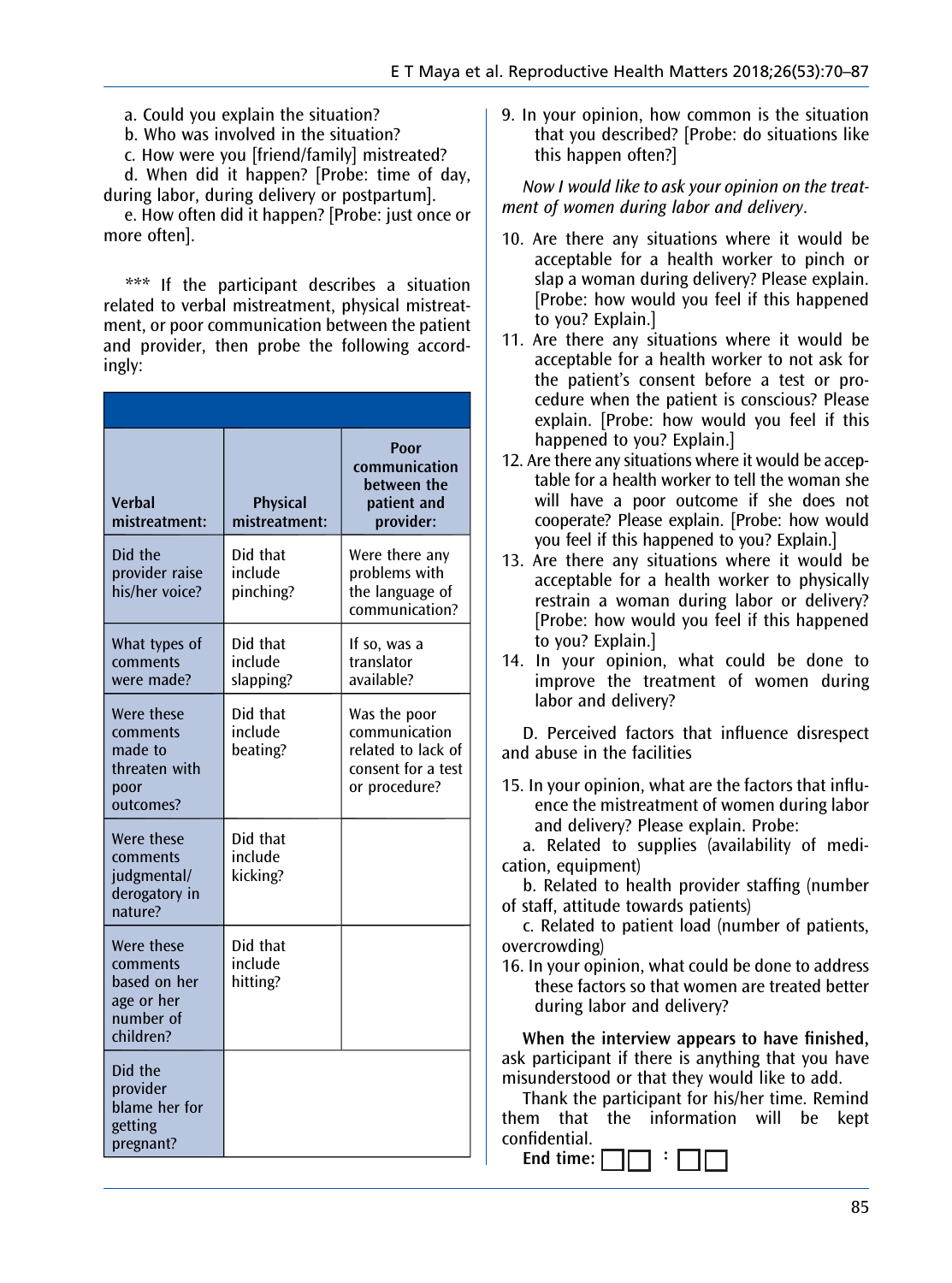## <span id="page-17-0"></span>Appendix 2

Focus group discussion guide for women of reproductive age who have delivered in a facility in the past 5 years (phase 1)

FGD guide

Women of reproductive age who have delivered in a facility in the past 5 years

Step 1: Introduce yourself to the group. Describe the purpose of the FGD and how information will be used. Obtain verbal/written consent.

Step 2: Ask each participant to identify herself and fill out the table below on sociodemographic information prior to beginning the discussion.

Step 3: Conduct the FGD. Please remember to audio record the discussion.

Step 4: Complete the FGD form at the end of the discussion guide.

| Participant<br># | Age group<br>(circle)  | <b>Number of deliveries</b><br>in a facility<br>(write in) | <b>Number of deliveries</b><br>at home<br>(write in) | <b>Education</b><br>(circle)                               | <b>Marital status</b><br>(circle)                                |
|------------------|------------------------|------------------------------------------------------------|------------------------------------------------------|------------------------------------------------------------|------------------------------------------------------------------|
| Participant 1    | $30$<br>30-45<br>>45   |                                                            |                                                      | $<$ Primary<br>Primary<br>Secondary<br>$\geq$<br>Secondary | Single<br>Married/<br>cohabitating<br><b>Divorced</b><br>Widowed |
| Participant 2    | $30$<br>30-45<br>>45   |                                                            |                                                      | $<$ Primary<br>Primary<br>Secondary<br>$\geq$<br>Secondary | Single<br>Married/<br>cohabitating<br><b>Divorced</b><br>Widowed |
| Participant 3    | $30$<br>30-45<br>$>45$ |                                                            |                                                      | $<$ Primary<br>Primary<br>Secondary<br>$\geq$<br>Secondary | Single<br>Married/<br>cohabitating<br><b>Divorced</b><br>Widowed |
| Participant 4    | $30$<br>30-45<br>>45   |                                                            |                                                      | $<$ Primary<br>Primary<br>Secondary<br>$\geq$<br>Secondary | Single<br>Married/<br>cohabitating<br><b>Divorced</b><br>Widowed |
| Participant 5    | $30$<br>30-45<br>$>45$ |                                                            |                                                      | $<$ Primary<br>Primary<br>Secondary<br>$\geq$<br>Secondary | Single<br>Married/<br>cohabitating<br><b>Divorced</b><br>Widowed |
| Participant 6    | $30$<br>30-45<br>$>45$ |                                                            |                                                      | $<$ Primary<br>Primary<br>Secondary<br>$\geq$<br>Secondary | Single<br>Married/<br>cohabitating<br><b>Divorced</b><br>Widowed |